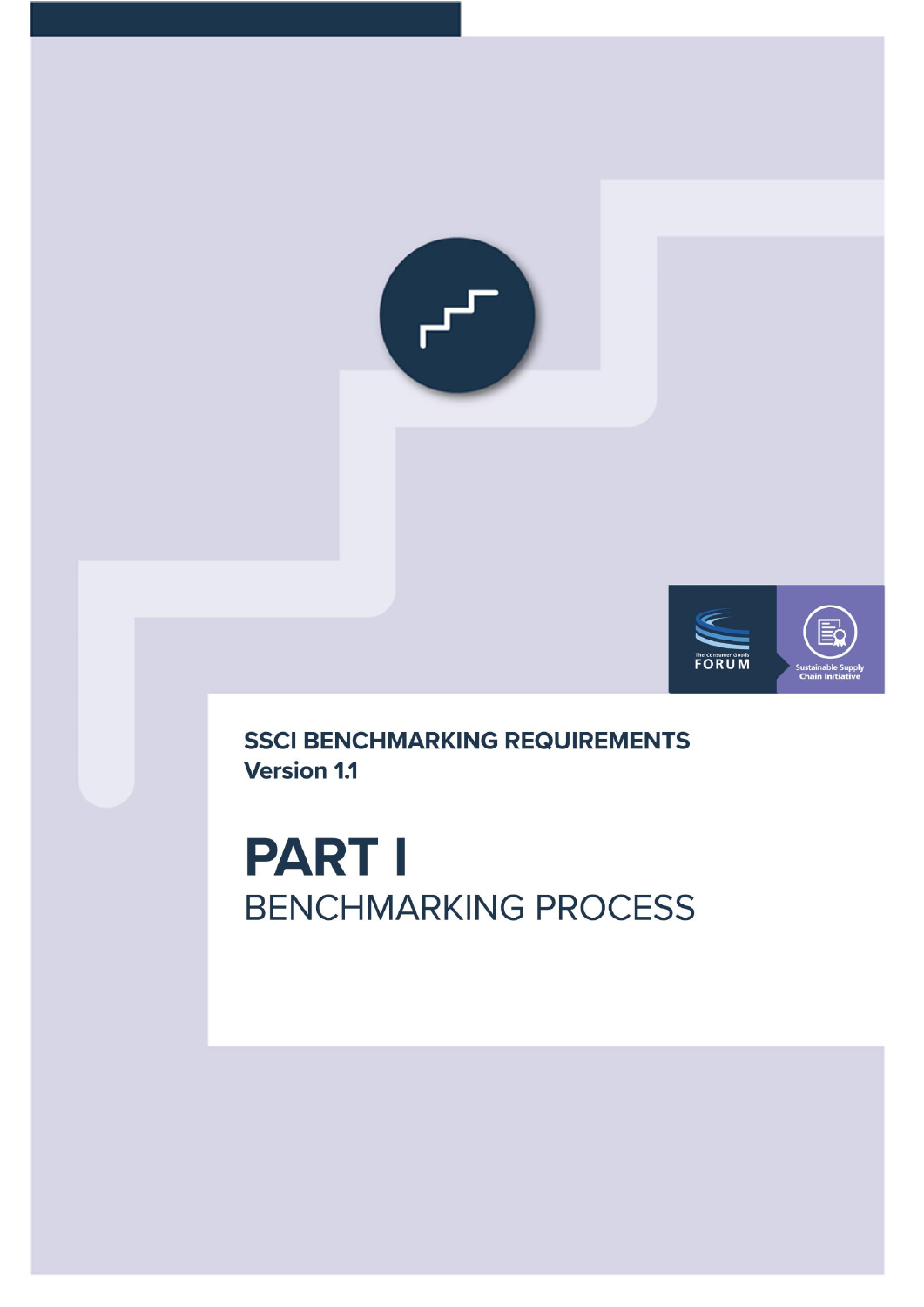|                       | 1. Introduction<br>3                |    |  |
|-----------------------|-------------------------------------|----|--|
|                       | 2. Eligibility Criteria             |    |  |
| 3. Application        |                                     | 4  |  |
| 3.1                   |                                     |    |  |
| 3.2                   |                                     |    |  |
| 3.3                   |                                     |    |  |
| <b>4. Suspension</b>  |                                     | 5  |  |
|                       | <b>5. Significant Change</b>        | 6  |  |
| 5.1.                  |                                     |    |  |
| 5.2.                  |                                     |    |  |
|                       | <b>6. Meeting the SSCI Criteria</b> | 8  |  |
| 6.1.                  |                                     |    |  |
| 6.2.                  |                                     |    |  |
|                       | 7. The SSCI Benchmarking Process    | 9  |  |
| 7.1.                  |                                     |    |  |
| 7.2.                  |                                     |    |  |
| 7.3.                  |                                     |    |  |
| 7.4.                  |                                     |    |  |
| <b>8. Sanctioning</b> |                                     | 25 |  |
| 8.1.                  |                                     |    |  |
| 8.2.                  |                                     |    |  |
| 8.3.                  |                                     |    |  |
|                       | 9. Appendix I<br>27                 |    |  |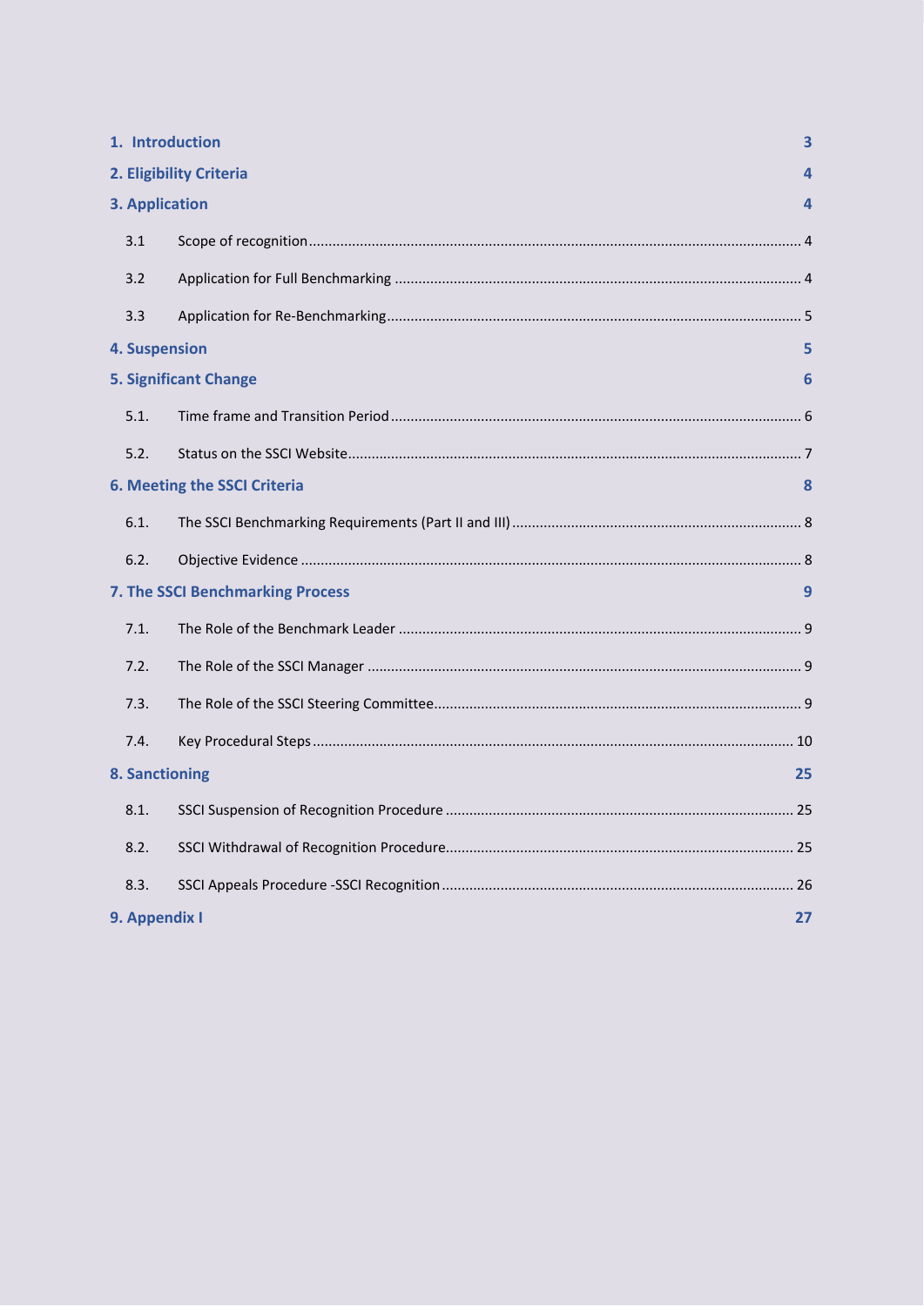

# <span id="page-2-0"></span>**1.Introduction**

The Sustainable Supply Chain Initiative (SSCI) provides buyers and suppliers with clear guidance on which thirdparty auditing and certification schemes cover key sustainability requirements and apply relevant governance and verification practices. By demonstrating alignment with the SSCI criteria and achieving SSCI recognition, scheme owners signal a strong commitment to raising the bar while driving harmonisation and alignment. While the decision to accept individual suppliers and schemes remains at the company level, SSCI helps to reduce duplicative, parallel work by companies to assess sustainability standards and provides a transparent reference/baseline for third-party audit protocols and certification programmes. The initiative will initially focus on social compliance with the capacity to expand into environmental compliance. The SSCI is facilitated by The Consumer Goods Forum.

The SSCI Benchmarking Requirements consist of three integral parts:

- Part I: Benchmarking Process
- Part II: Requirements for the Management of Schemes
- Part III: Scope-specific Requirements

The SSCI Benchmarking Process specifies the method under which a third-party audit or certification scheme is benchmarked against the requirements defined in the SSCI Benchmark Requirements, v1.0, Part II and III.

The SSCI Benchmarking Requirements form the basis for all SSCI benchmarking and re-benchmarking of applicant Schemes.

The systems and procedures associated with the SSCI Benchmarking Process will be reviewed and updated as required to maintain consistency and integrity.

SSCI has defined in a Glossary of Terms used in the SSCI Benchmarking Requirements. Part IV – SSCI Glossary of Terms is an integrated part of the SSCI Benchmarking Requirements and definitions shall be applied accordingly in combination with the SSCI Benchmarking Requirements (Part I, II, and III).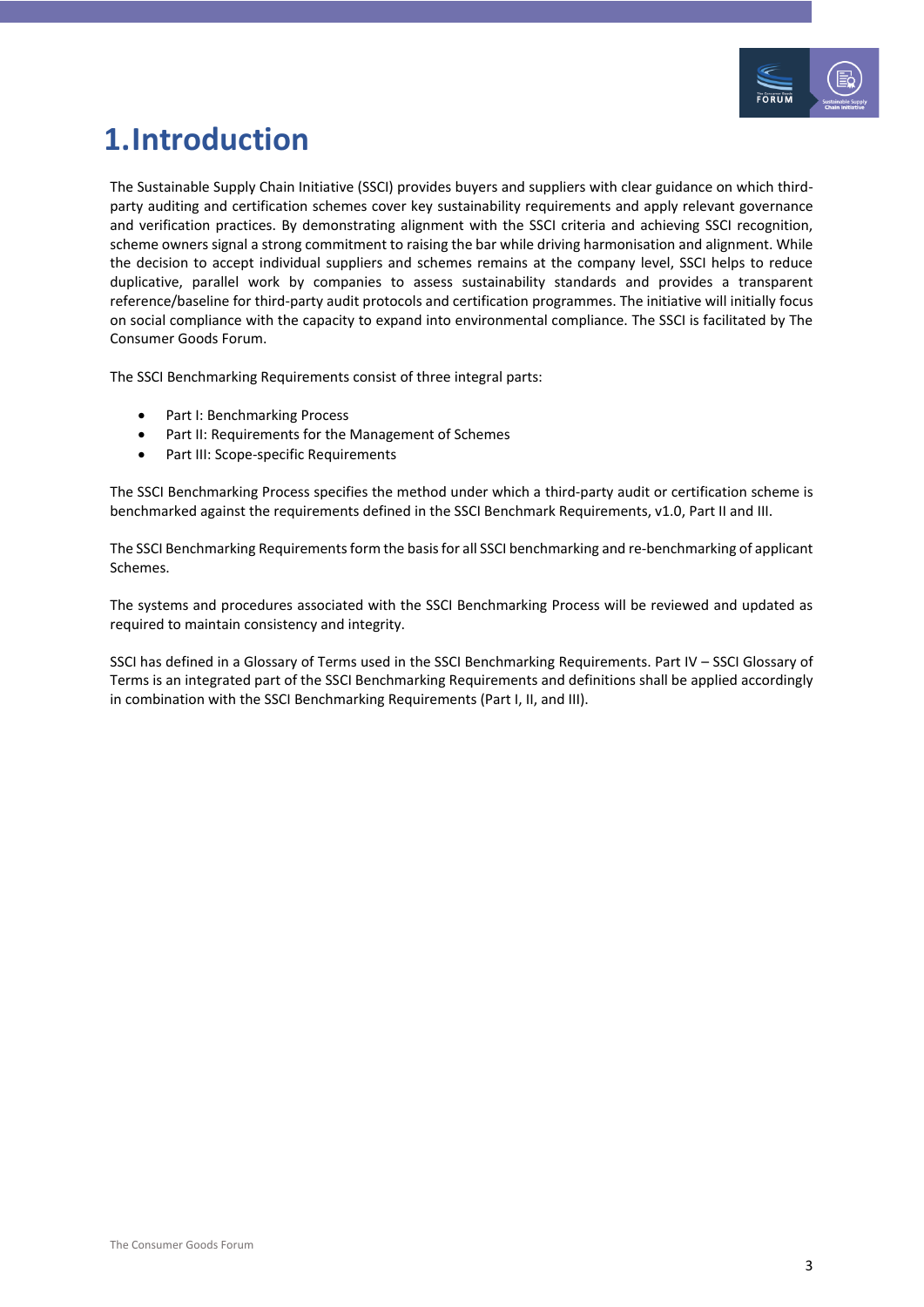## <span id="page-3-0"></span>**2. Eligibility Criteria**

Schemes must meet the following eligibility criteria in order to apply for recognition by SSCI:

- The Scheme is not governed or owned by one or more audit firms.
- At least ten certificates/audit reports for single-site audits (for the relevant scope of the application) have been issued.
- The Scheme Owner has been operational for a period of at least 12 months.

Scheme Owners are required to submit supporting evidence that they meet the eligibility criteria together with the completed application form.

# <span id="page-3-1"></span>**3. Application**

#### <span id="page-3-2"></span>**3.1 Scope of recognition**

In the application form, the Scheme has to clearly specify the scope of activity for which it applies for SSCI benchmarking and seeks recognition. The initial scope that Schemes can apply for covers social compliance in processing/manufacturing facilities. SSCI is in the process of developing further benchmark scopes. The scopespecific benchmarking criteria are outlined in Part III of the SSCI Benchmarking Requirements.

In order to achieve recognition, Scheme Owners also have to successfully undergo benchmarking against the Criteria for the Management of Schemes, provided in Part II of the SSCI Benchmarking Requirements.

#### <span id="page-3-3"></span>**3.2 Application for Full Benchmarking**

Schemes apply for full benchmarking in the following cases:

- Initial application for a specific SSCI scope
- Non-completion and/or withdrawal of the scheme application
- Withdrawal of existing SSCI recognition
- Publication of new version of SSCI Benchmarking Requirements

Any Scheme Owner that wishes to undergo full benchmarking and ultimately achieve SSCI recognition must apply via the SSCI website. The Scheme Owner will find an application form and detailed guidance for the completion of this form on the SSCI website. In order to apply, the Scheme Owner is required to send the completed form with all required supporting documents to the SSCI Manager. The Scheme Owner's application must cover the SSCI Benchmarking Requirements Part II (Requirements for the Management of Schemes) and at least one industry scope (Part III – Scope-specific requirements). A Scheme Owner is permitted to submit multiple benchmarking applications for different scopes.

The SSCI Manager reserves the right to reject or refer an application back to the Scheme Owner if the quality of the application is poor or if the application is incomplete. The Scheme may re-apply for benchmarking once it is able to prove that the reasons for rejection have been fully addressed. If the Scheme Owner submits a new application following rejection of the initial application, the application fee is due again.

Once the SSCI Manager accepts the Scheme for benchmarking, the applicant Scheme Owner and SSCI sign a contract to progress with the steps as outlined in section 3.

When SSCI publishes an updated version of the Benchmarking Requirements, all existing SSCI-recognised Schemes are required to apply for re-assessment for all their scopes of recognition against the latest version of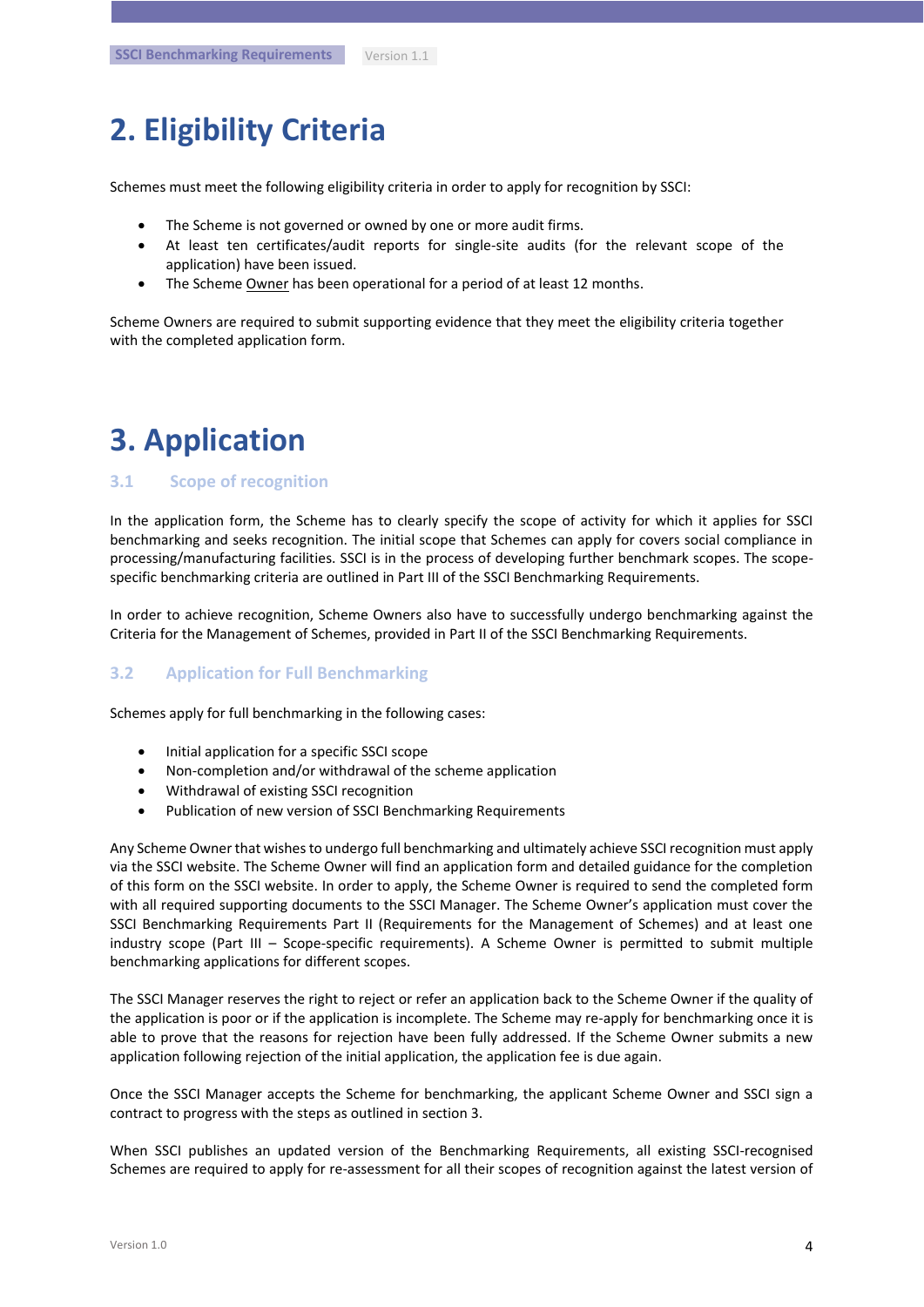

the SSCI Benchmarking Requirements within nine months of the date of publication of the new version if they wish to continue to be recognised by the SSCI. The SSCI Steering Committee may extend this period under special circumstances.

### <span id="page-4-0"></span>**3.3 Application for Re-Benchmarking**

Schemes may apply for re-benchmarking for two reasons:

- Suspension of a recognised Scheme for a period of less than 12 months
- Significant change of a Scheme

SSCI decides on a case-by-case basis on the level of assessment required for re-benchmarking, e.g. desktop review, office visit, full benchmark, and informs the Scheme Owner accordingly. Schemes that apply for rebenchmarking must meet the same eligibility criteria as defined in section 1.2.

# <span id="page-4-1"></span>**4. Suspension**

Schemes that have been subject to suspension from recognition must complete all activities that remedy the grounds for suspension and submit supporting evidence.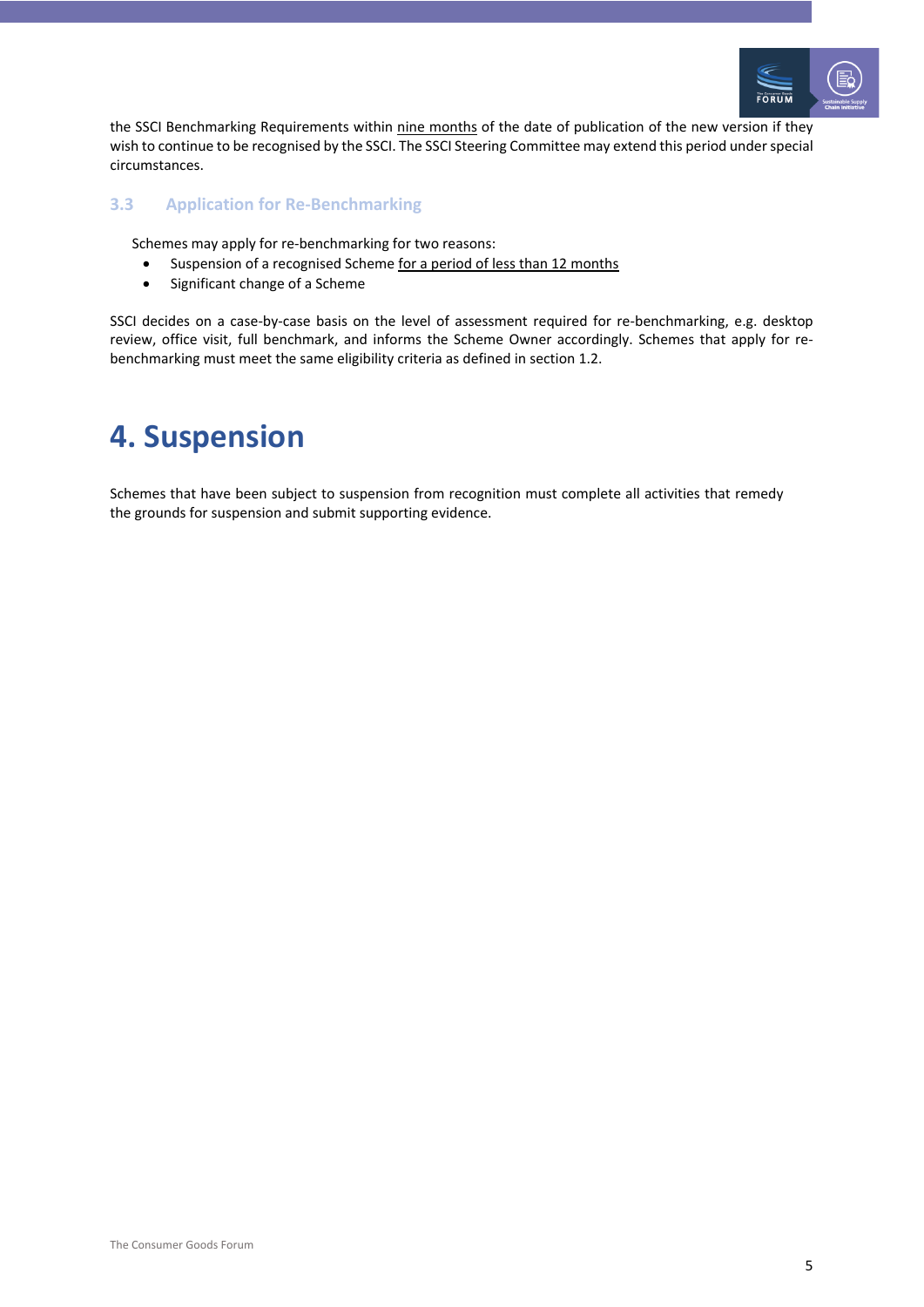# <span id="page-5-0"></span>**5. Significant Change**

Significant change is defined as a change to a scheme's governance or ownership, or a significant change to its management system, standard, or normative documents, which could compromise the Scheme's recognition by SSCI.

The Scheme Owner of a SSCI-recognised scheme is required to inform the SSCI Manager in writing about the significant change and start the re-benchmarking process within 9 months of the entry into force of the significant change.

### <span id="page-5-1"></span>**5.1. Time frame and Transition Period**

The Benchmarking Process must be finalised within a maximum time frame of one year from the date of application.

Scheme Owners that apply for the first time for a newly issued SSCI scope may benefit from an extended transition period, if the following conditions are met:

- Scheme Owners may take up to a maximum of 2 years to successfully finalise the Benchmarking Process and to implement any potential changes to their Scheme, starting from the date of application.
- The Scheme Owner applies to be benchmarked against a newly issued SSCI scope for the first time.

In order to benefit from the transition period, Scheme Owners are required to submit the following:

- A timeline with milestones that outline the process to achieve recognition within the 2-year time frame, for approval by the SSCI Steering Committee
- A bi-annual progress report for review and approval by the SSCI Steering Committee

If the Scheme Owner does not pass the SSCI benchmark within the defined period of 2 years, it will be removed from the "in Process" category for the respective scope. The Scheme Owner can re-apply for the benchmark and pass the benchmark within the standard time frame of one year.

• An exceptional extension of the transition period of two years may be granted by the SSCI Steering Committee upon justified request by the Scheme Owner. The request has to be made at a minimum of three months before the end of the initial application period.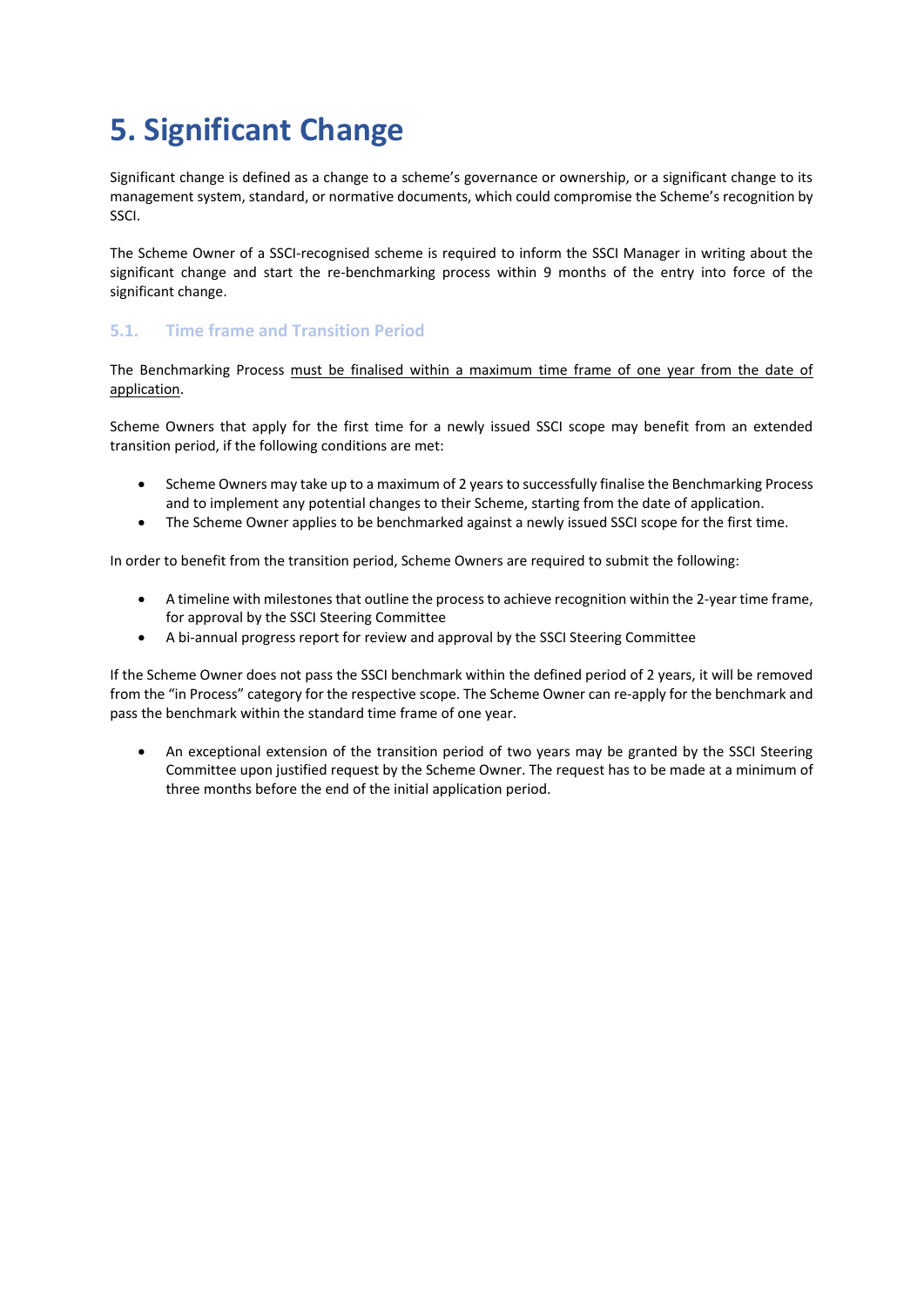### <span id="page-6-0"></span>**5.2. Status on the SSCI Website**

The Scheme Owner may choose how to be displayed on the SSCI Website, depending on the status of the benchmark of the scheme.

| <b>STATUS ON THE CGF SSCI WEBSITE</b> |                                                                                                                                                                                                                                                                                                                                                                                                                                            |
|---------------------------------------|--------------------------------------------------------------------------------------------------------------------------------------------------------------------------------------------------------------------------------------------------------------------------------------------------------------------------------------------------------------------------------------------------------------------------------------------|
| SSCI recognised (per scope)           | Schemes that have successfully passed the SSCI benchmark for the<br>respective scope.                                                                                                                                                                                                                                                                                                                                                      |
| In Process                            | Schemes may choose to be displayed as currently undergoing<br>benchmarking to show their commitment to meeting industry<br>expectations.<br>The following conditions apply:<br>Application form filled in and accepted by the SSCI<br>Manager<br>Benchmark entry fee paid<br>Schemes may stay for a maximum of one year in the "in<br>process" category from the date of application (except<br>when transition period applies, see below) |
| No information                        | Schemes may choose not to make public that they have applied for<br>benchmarking. If recognition is achieved, the Schemes will be<br>displayed as "recognised".                                                                                                                                                                                                                                                                            |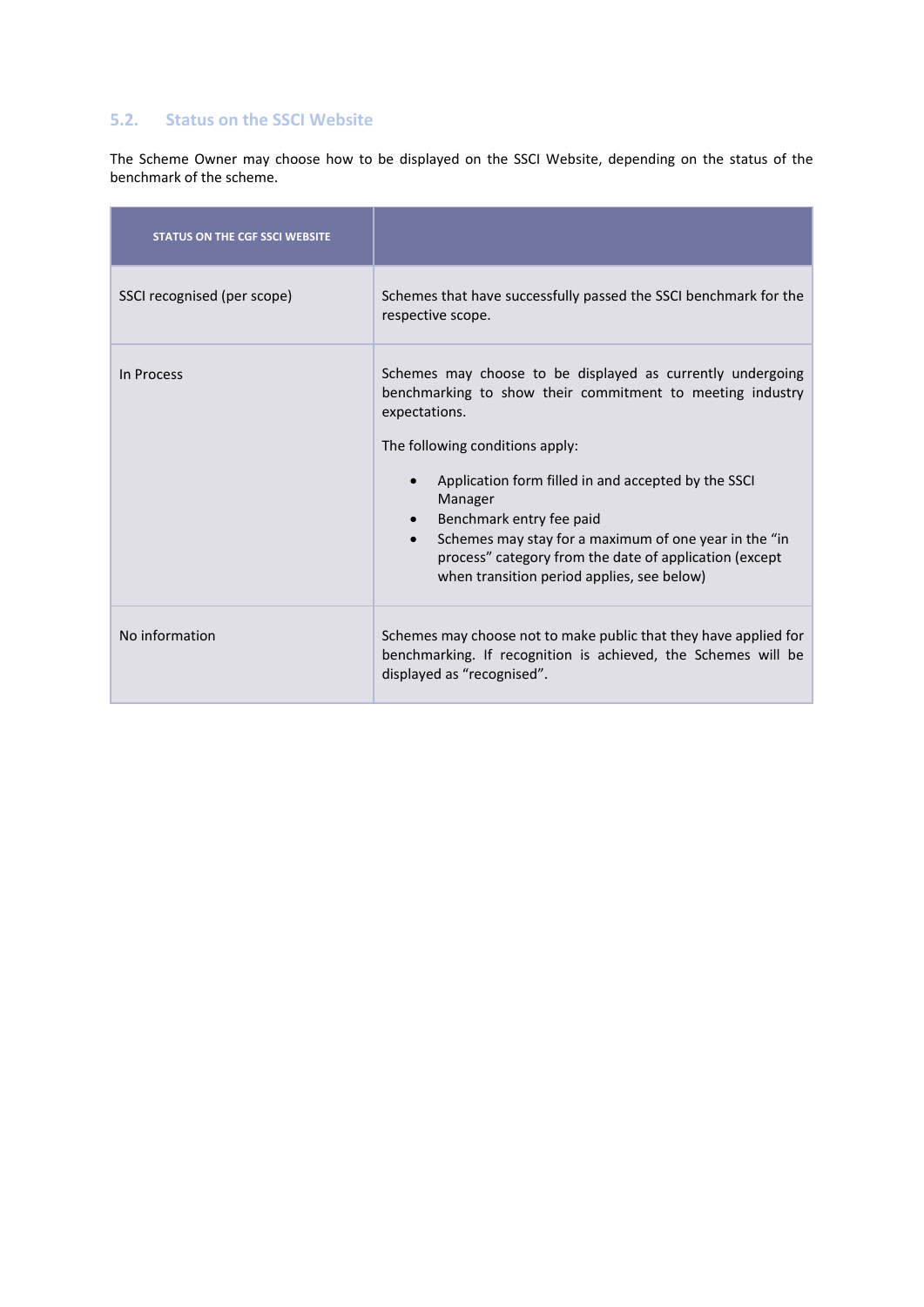# <span id="page-7-0"></span>**6. Meeting the SSCI Criteria**

#### <span id="page-7-1"></span>**6.1. The SSCI Benchmarking Requirements (Part II and III)**

The SSCI Benchmarking Requirements consists of three integral parts:

- Part I: Benchmarking Process
- Part II: Requirements for the Management of Schemes
- Part III: Scope-specific Requirements

An applicant Scheme must provide evidence that all benchmarking criteria as outlined in Part II (Scheme Management) and Part III (Scope-specific requirements) are met and follow the procedure as outlined in Part I: Benchmarking Process to prove alignment.

Part II: The SSCI Scheme Management criteria as outlined in Part II of the Benchmark Requirements cover the governance structure and the management of a scheme, e.g. ownership, standard-setting mechanism, relationship with audit firms, etc.). The criteria are mainly based on the Global Food Safety Initiative Scheme Management criteria and the Global Sustainable Seafood Initiative Governance and Operational Management criteria; Elements of the ISEAL Good Practice Codes are also integrated in the criteria.

Part III: The SSCI Scope-specific Criteria as outlined in Part III of the Benchmarking Requirements cover the content of a scheme. SSCI initially developed benchmarks for social compliance schemes and is envisioned to extend to environmental compliance based on the industry needs or expectations. The initial scope that was developed by SSCI covers social compliance for processing/manufacturing facilities. The social compliance criteria are informed by international reference frameworks such as principles from relevant ILO Conventions, the 1998 Declaration on Fundamental Principles and Rights at Work, the UN Guiding Principles on Business and Human Rights, and the CGF Priority Industry Principles on Forced Labour.

In order to successfully pass the benchmark and to be SSCI-recognised, schemes must prove alignment with all benchmark criteria. Schemes that do not fully meet all criteria will not be recognised nor will the results of the benchmark be published.

#### <span id="page-7-2"></span>**6.2. Objective Evidence**

The Scheme Owner is required to provide objective evidence that the scheme meets the SSCI benchmark criteria. The SSCI benchmark is a pass/fail benchmark: A criterion is either met or not met, no grades are provided per criterion. All criteria of the benchmark criteria (Part II and III) must be met in order to be recognised by SSCI. In case details in the scheme's documentation are missing or different from the SSCI criterion, the scheme's formulation can be accepted if the intent of the criterion is covered.

Clear and precise justification on how the Scheme meets each criterion is expected in the Self-Assessment form, including the exact reference to objective evidence for implementation and the document name, page and clause covering each criterion.

For Part II – Scheme Management requirements, the Scheme Owner must provide binding policies, procedures and contracts that demonstrate that the scheme is aligned with the SSCI benchmark criteria.

For Part III – Scope-specific requirements, the Scheme Owner must demonstrate that the respective criteria are verified during the audit of an organisation and verification on the ground is binding for auditors. Elements from a scheme's guidance document may be accepted as supporting evidence, yet a binding criterion must be in place that meets the requirement of the SSCI criterion.

The office visit serves to further verify alignment with the SSCI benchmark criteria and to check if the provided policies and procedures are effectively implemented as outlined in the Self-Assessment.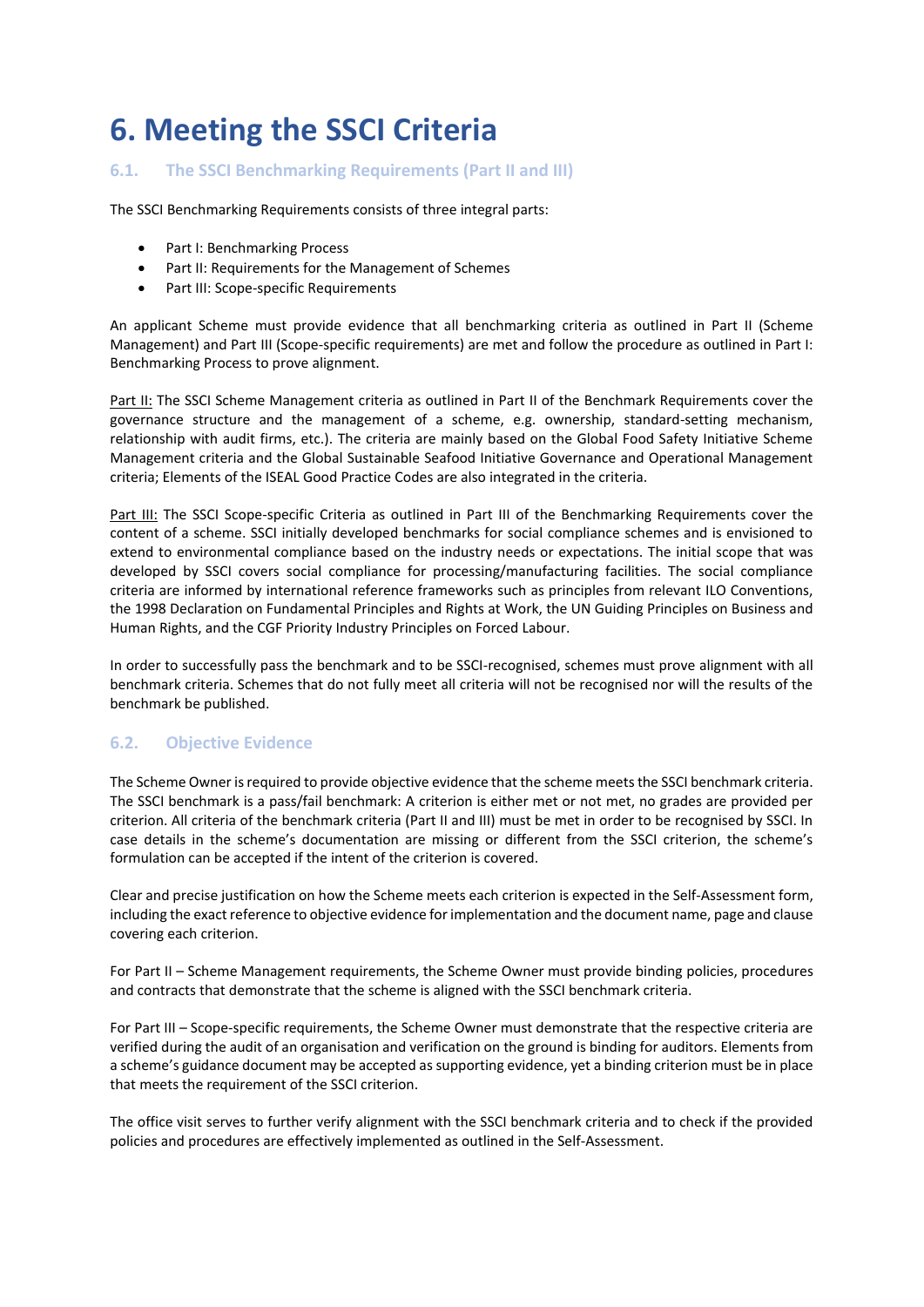## <span id="page-8-0"></span>**7. The SSCI Benchmarking Process**

The following section describes the steps for the benchmarking of Schemes under SSCI. The benchmark is performed by an independent expert, the SSCI Benchmark Leader. The SSCI Manager is responsible for overseeing the Benchmarking Process and ensures that the outlined steps are followed throughout the process.

#### <span id="page-8-1"></span>**7.1. The Role of the Benchmark Leader**

The SSCI benchmark is performed by an independent Benchmark Leader, who executes the Benchmarking Process as described in this document and verifies whether a Scheme is in alignment with the criteria of the SSCI Benchmarking Requirements. The Benchmark Leader reports to the SSCI Manager who supervises all the Benchmark activities and communication with the Scheme Owner.

The Benchmark Leader is the key point of contact for any questions related to the assessment against the SSCI criteria.

SSCI Benchmark Leaders have been assessed, selected and approved by the SSCI Steering Committee to perform benchmarks for SSCI. All Benchmark Leaders undergo the same initial training and annual calibration activities to maintain alignment of the evaluation. Each Benchmark Leader signs a confidentiality agreement with SSCI.

SSCI selects the Benchmark Leader for the Scheme Owner. The Benchmark Leader must declare any potential conflict of interest and signs an impartiality declaration upon each appointment as a Benchmark Leader. A Scheme Owner may object to a Benchmark Leader on the grounds of potential conflicts of interest. A Benchmark Leader may perform the benchmarking activities (initial benchmark and monitoring of continue alignment) for a maximum period of 3 years per Scheme. The SSCI Manager may reassign the Benchmark Leader at any time, at their discretion, if it is deemed necessary.

#### <span id="page-8-2"></span>**7.2. The Role of the SSCI Manager**

The SSCI Manager leads the benchmarking process as described in this document and oversees the implementation of the work plan (see Appendix I. SSCI work plan). They act as the liaison between the Scheme Owner, the Benchmark Leader and the SSCI Steering Committee and ensures that all parties involved are provided with updates and relevant information as necessary. The Manager works with the communication team of the Scheme Owner and the internal CGF communication team to provide consistent and correct information about SSCI and the status of schemes to CGF members and stakeholders, in line with relevant communication guidelines.

The Manager is the key point of contact for any procedural questions, any questions regarding (external) communication and any issues that might arise during the process. He/she is also the key point of contact for any member or stakeholder inquiries.

#### <span id="page-8-3"></span>**7.3. The Role of the SSCI Steering Committee**

The SSCI Steering Committee takes the final decision on SSCI recognition of an applicant Scheme based on the recommendations of the Benchmark Leader, the SSCI Manager, and the outcome of the public consultation.

The Steering Committee is consulted for conflict resolution and in case of an appeal procedure.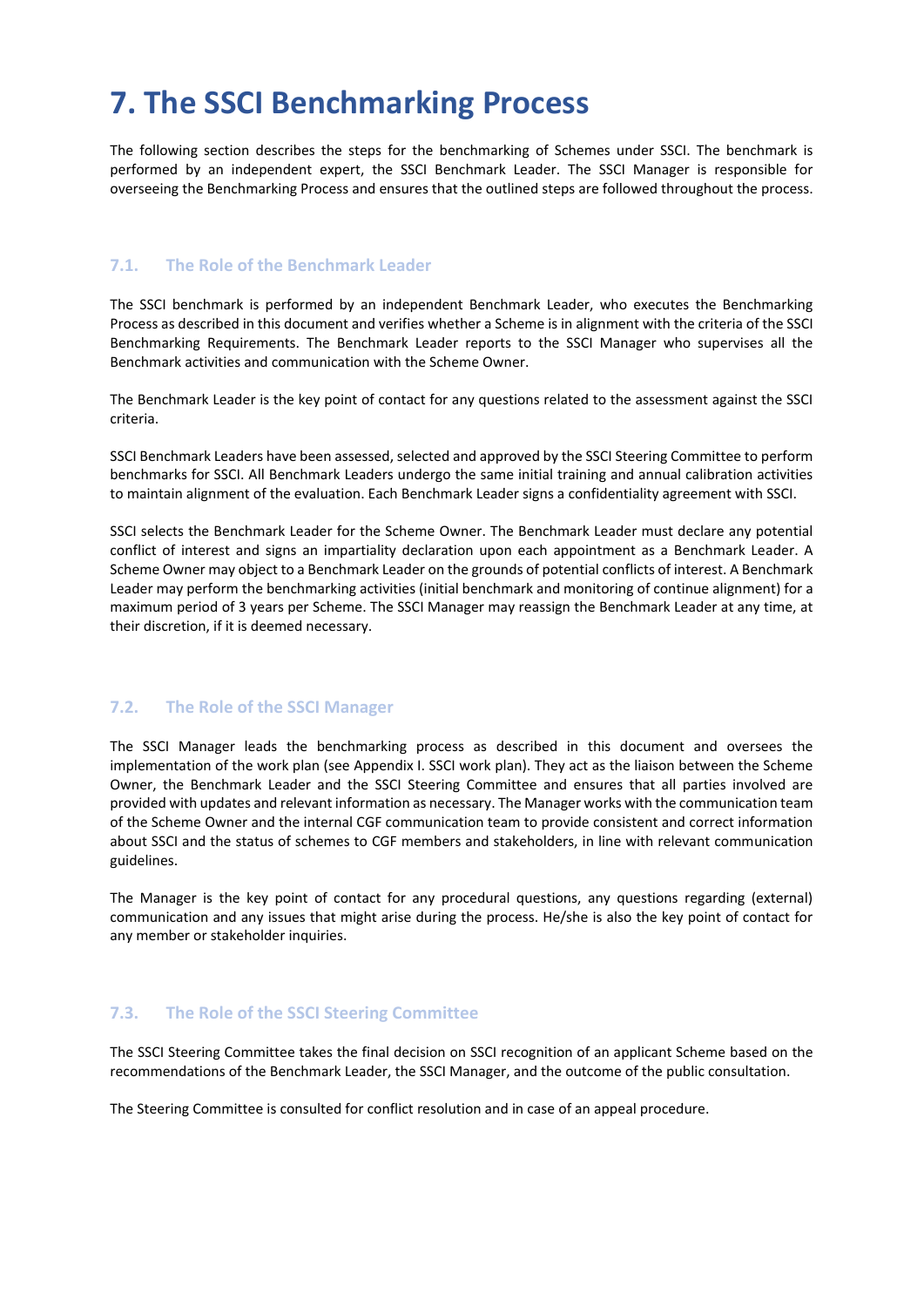#### <span id="page-9-0"></span>**7.4. Key Procedural Steps**

The benchmarking process shall be carried out in accordance with the following key procedural steps:

- − Application
- − Self-Assessment
- − Preliminary Desktop Review
- − Call
- − Final Desktop Review
- − Office Visit
- − Public Consultation
- − Recognition Decision by SSCI Steering Committee
- − Monitoring of Continued Alignment

The below graphic provides an overview of the Benchmarking Process.



\*These steps are also summarised in Table 1 below.

## **Application**

The Scheme Owner downloads the application form from the SSCI website, completes the form, signs the Scheme Owner Agreement, and submits these documents to SSCI. A non-refundable application fee is due at the time of application.

The Scheme Owner is encouraged to ensure that the eligibility criteria are met before applying for benchmarking (see section 1.2), that the application form is complete, and all necessary supporting documents are submitted with the application.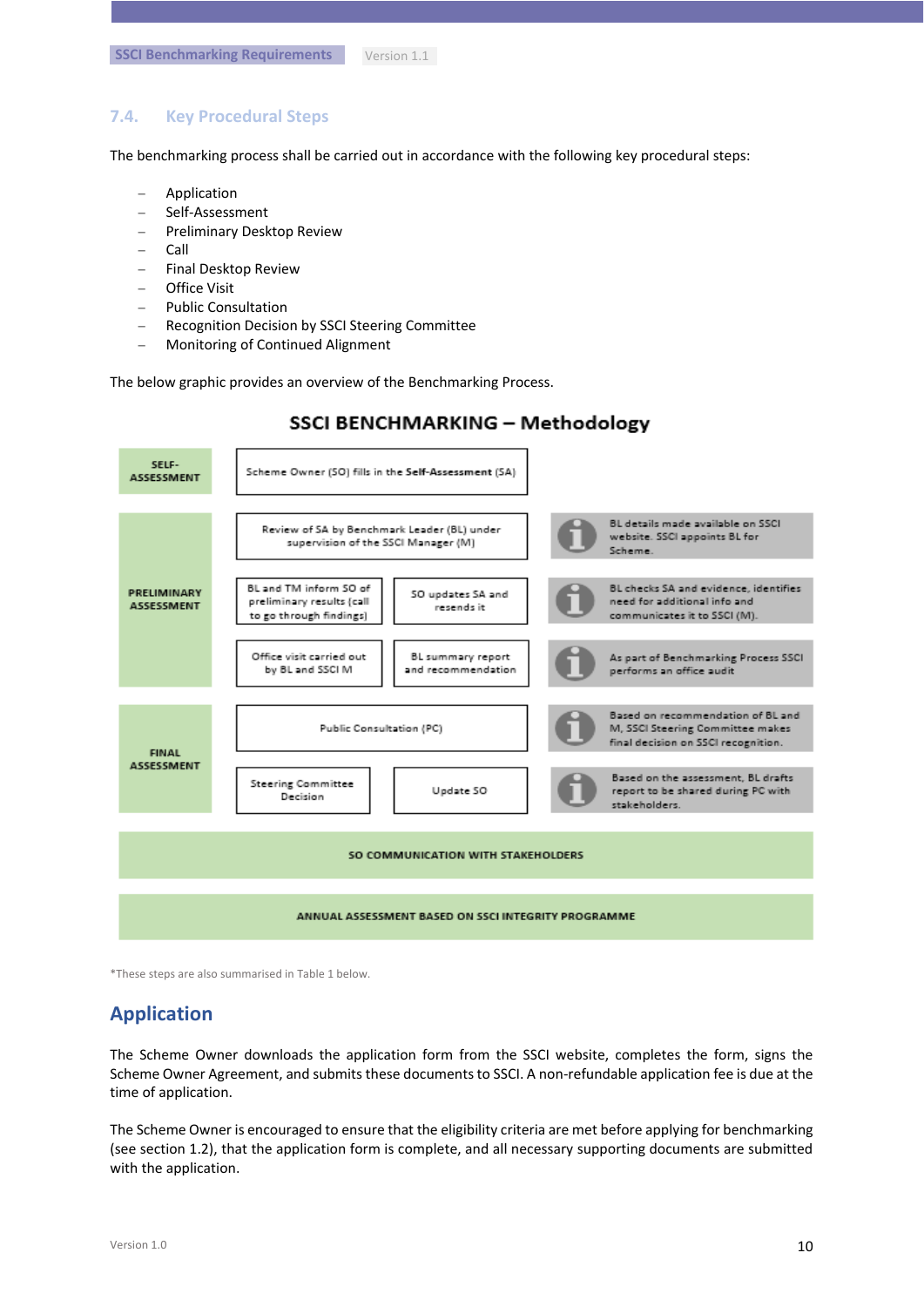

### **Self-Assessment**

The objective of the Self-Assessment is for the Scheme Owner to demonstrate that the Scheme covers the criteria listed in the latest version of the SSCI Benchmark Requirements. The Self-Assessment is performed on *Part II – Requirements for the Management of Schemes* and the appropriate scope of the SSCI *Part III - Benchmarking Requirements.*

SSCI will provide a Self-Assessment form with the criteria that Scheme Owners use to self-evaluate if and how the SSCI criterion is covered by their Scheme. Clear and precise justification on how the Scheme meets each criterion is expected in the Self-Assessment form, including the exact reference to objective evidence for implementation and the document name, page and clause covering each criterion.

#### **Approach to Good Practice**

The Scheme Owner is invited to report on their good practice criteria to the Benchmark Leader where applicable. The Benchmark Leader and the SSCI will collect all reported good practice criteria for future revisions of the benchmarking criteria.

Please note that any reported good practice criteria will not affect any decisions on the granting of SSCI recognition. The Scheme Owner must still meet all SSCI Benchmarking Requirements in order to be recognised.

### **Desktop Review**

Once the Scheme Owner submits the completed Self-Assessment for review, the Benchmark Leader performs a Preliminary Desktop Review under the supervision of the SSCI Manager.

For each SSCI criterion, the Benchmark Leader reviews the evidence provided by the Scheme Owner to verify if it fully meets the respective benchmarking requirement.

The Benchmark Leader takes note of any criteria where additional information is needed and/or where he or she does not agree with the conclusions of the Scheme Owner. These comments are supported by comprehensive explanations. All these findings are sent back to the Scheme Owner in writing and form the basis of the conference call.

### **Desktop Review/Conference Call**

In a conference call, the Benchmark Leader and the SSCI Manager discuss the findings from the desktop review together with the Scheme Owner. The objective of the call is to clarify any questions regarding the outcome of the desktop review and what additional information/documents are required. The call also gives the Scheme Owner an opportunity to further clarify the submitted evidence. During the conference call, the time frame for the update of the Self-Assessment and, potentially, the work plan is agreed.

### **Final Desktop Review**

Within the agreed time frame, the Scheme Owner provides an updated version of the Self-Assessment as well as any additional documentation as agreed. The updated version of the Self-Assessment must be completed and formally approved by the Director of the Scheme Owner.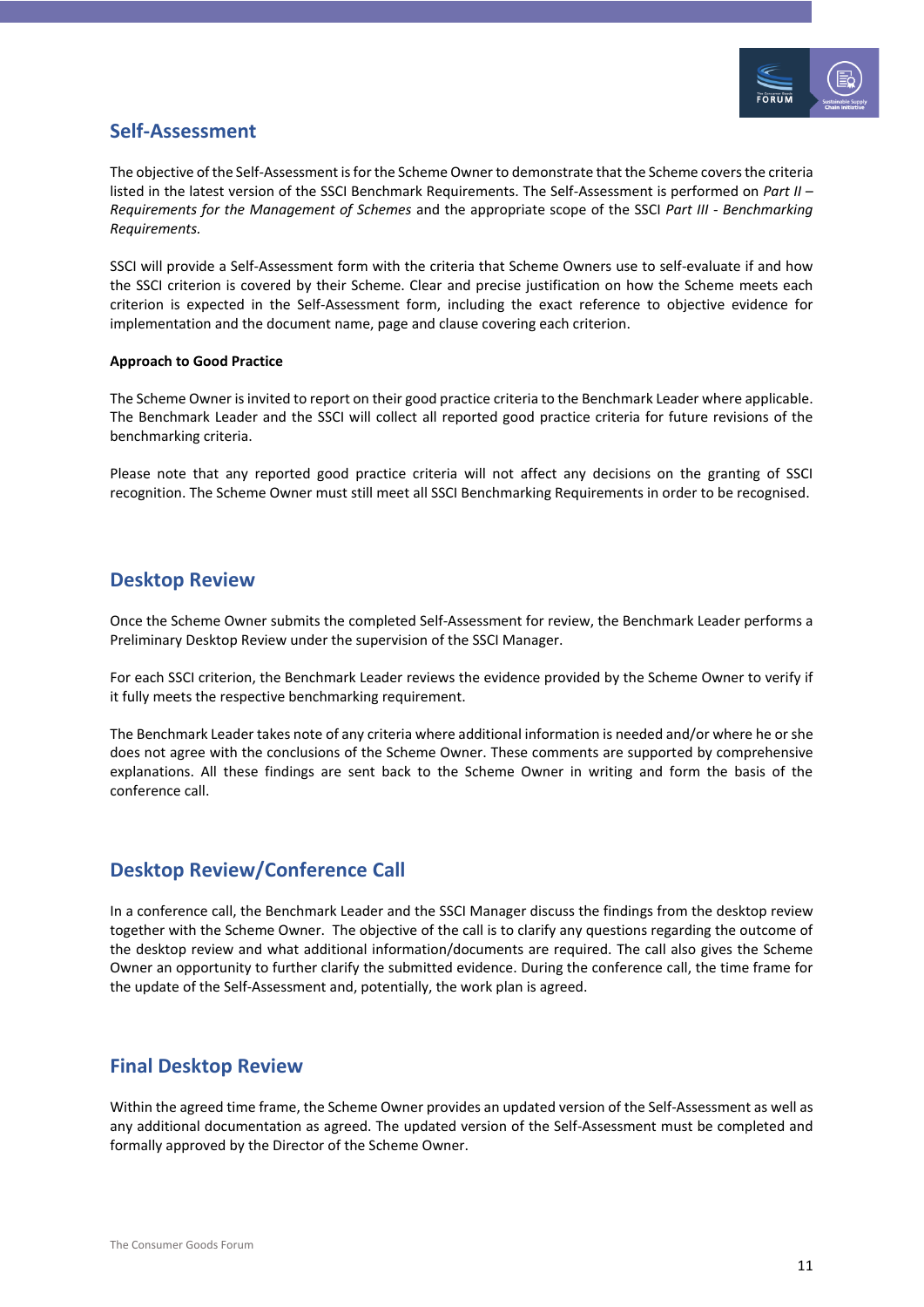Once the desktop review has been completed, the Benchmark Leader may recommend proceeding to the Office Visit, request the Scheme Owner to further improve the Self-Assessment, or recommend discontinuing the Benchmarking Process. The decision on how to proceed is made with the agreement of the Scheme Owner, if no agreement can be reached, the SSCI Manager refers the matter to the SSCI Steering Committee for resolution.

### **Office Visit**

The Office Visit is conducted by the Benchmark Leader and the SSCI Manager. The office visit takes place in the headquarters of the Scheme Owner or in another office location as relevant for the benchmarking process and as agreed with the SSCI Manager. The purpose of the visit is to verify the evidence provided in the Self-Assessment through a sample record review.

The applicant Scheme Owner ensures that all resources including expert staff members, documentation and records are readily available to support the visit and criteria verification process.

An office visit report that clearly outlines any non-alignment(s) with the SSCI benchmarking and any observations is signed by the Scheme Owner, the Benchmark Leader and the SSCI Manager at the end of the office visit.

Based on the desktop review and the Office Visit report, the Benchmark Leader prepares a benchmark report.

If non-alignments between the Scheme Owner's documentation and the SSCI Benchmark Requirements are found, the Scheme Owner prepares a corrective action plan. The Scheme Owner, the Benchmark Leader and the SSCI Manager agree on a time frame to address the non-alignments. All open non-alignments must be closed before a Scheme can be recognised.

The Benchmark Leader prepares a recommendation to the SSCI Steering Committee to proceed to the public consultation or to discontinue to Benchmarking Process. Upon approval by the Steering Committee, schemes will proceed to the next step, the public consultation.

### **Public Consultation**

Upon approval by the SSCI Steering Committee and the Scheme Owner, the benchmark report is made available on the SSCI website for stakeholder consultation for a period of four weeks. Any comments on the benchmark report are shared with the Scheme Owner. The Scheme Owner is asked to review the comments and provide a reply to the SSCI Manager and the Benchmark Leader. The Benchmark Leader under the supervision of the SSCI Manager will evaluate the responses from the Scheme Owner and prepare a final benchmark report. A final summary report, including a recommendation for recognition for consideration by the Steering Committee will be prepared. If no consensus can be reached with the Scheme Owner on the final recommendation, the matter will be referred to the SSCI Steering Committee for resolution.

#### **Final Decision**

Based on the final recommendation for recognition, the SSCI Steering Committee takes a decision by consensus. If a vote is necessary, the SSCI Steering Committee determines the final decision by majority vote. Records are kept of the numbers of votes for, against and abstaining. The SSCI Steering Committee decision is communicated in writing to the Scheme Owner by the SSCI Manager, as soon as practicable after the SSCI Steering Committee decision.

If the final decision of the SSCI Steering Committee is non-recognition, the reasons for the decision are clearly documented and communicated to the Scheme Owner. The Scheme Owner has the right to appeal against the SSCI Steering Committee decision. Stakeholders who submitted comments during the stakeholder consultation receive feedback on their submissions.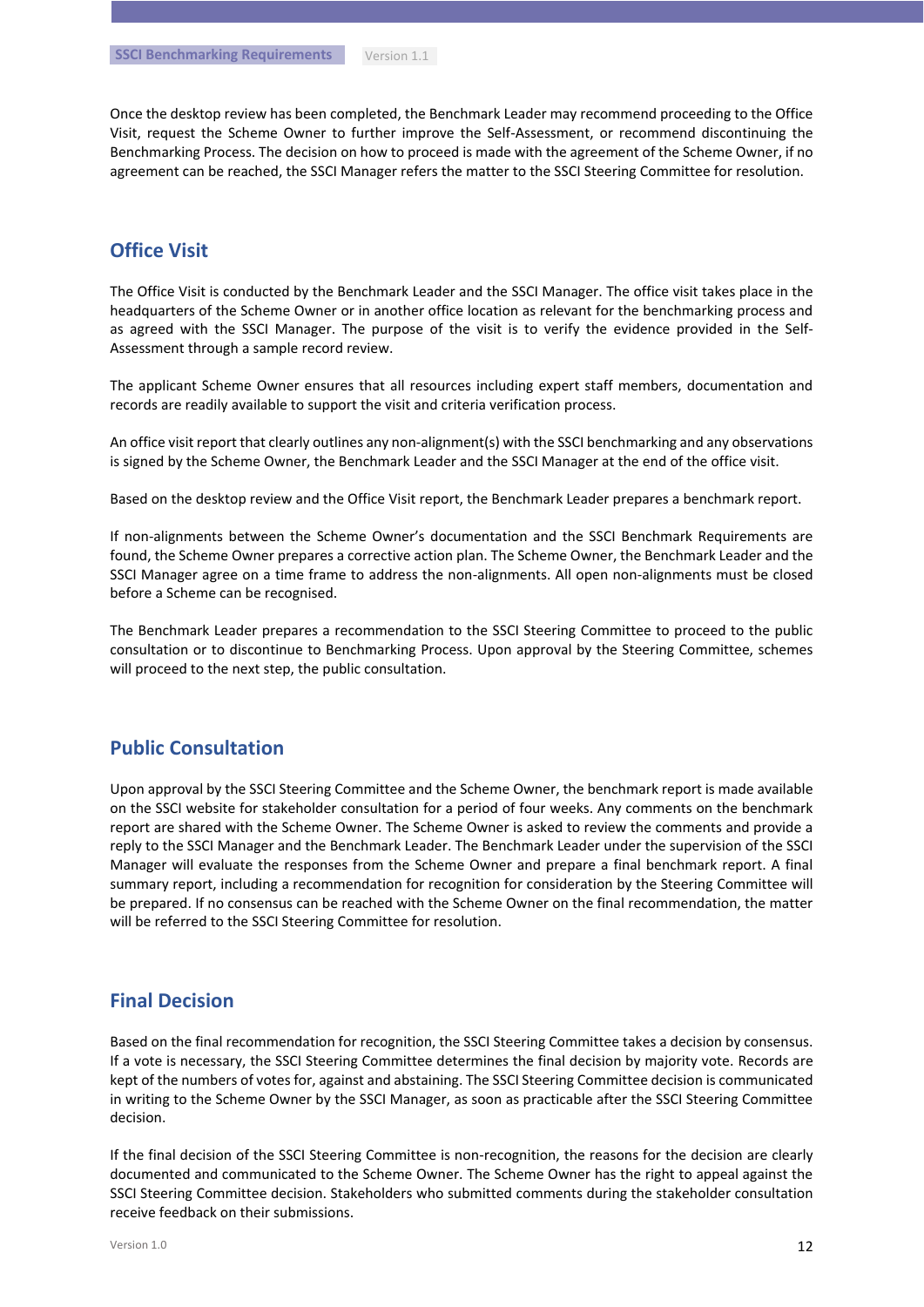

If the Steering Committee approves recognition of the Scheme, the confirmation on recognition, the Benchmark report, including the public comments, and a response to the public comments will be published on the SSCI website. Any public communication on the recognition decision by SSCI or the Scheme Owner and the timing of these announcements is agreed by the Scheme Owner and the SSCI Manager. SSCI will publish a news release announcing the recognition in cooperation with the Scheme Owner. The Scheme Owner is expected to issue a similar news release.

## **Monitoring of Continued Alignment**

SSCI checks continued alignment with the mandatory SSCI Benchmark Requirements on an annual basis (SSCI Integrity Programme). The monitoring is performed by the independent Benchmark Leader who performed the initial benchmark of the Scheme, under the supervision of the SSCI Manager.

#### **Elements and Frequency of the Integrity Programme**

The SSCI Integrity Programme consists of three elements:

- 1. Random Record Review twice a year
- 2. Scheme Owner Office Visit once a year
- 3. Complaint Investigation incident driven

#### **Random Record Review**

The random record review is based on a sampling exercise. Twice a year, the Benchmark Leader reviews five randomly selected audits of a Scheme, performed by various audit firms. The Scheme Owner will receive a list with request for objective evidence of files related to these audits. These requests are all related to Part II Requirements for the Management of Schemes and to the scope(s) against which the Scheme is benchmarked, for example:

- Certificate and report and/or auditor notes
- Contract with the audit firm
- Training/examination file of the auditor
- Scope allowance of the auditor
- Etc.

The Benchmark Leader will share the findings of the random record review with the SSCI Manager and the Scheme Owner. If required, they will be further discussed during the office visit.

#### **Office Visit**

The focus of the annual office visit is to check the implementation and effectiveness of the Scheme's policies and procedures towards audit firms. The Benchmark Leader will randomly select two audits performed under the respective Scheme at the beginning of the office visit. The check includes:

- An investigation of the findings of the random record review (if applicable)
- All mandatory criteria of the SSCI Benchmarking Requirements Part II
- The implementation of the corrective action plan from previous office visit (if applicable)
- Use of the SSCI logo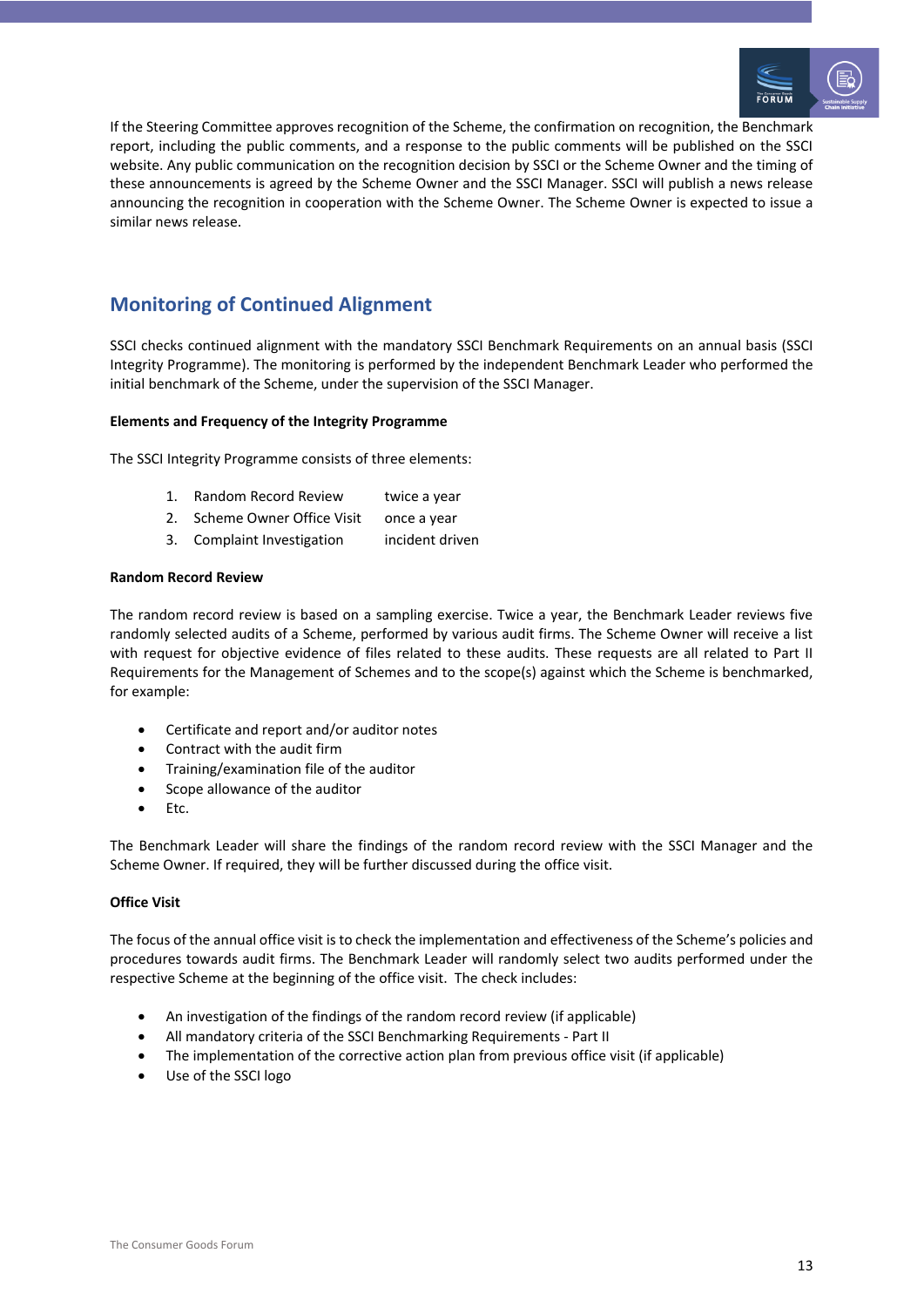The Benchmark Leader prepares a report with the findings of the office visit. In case of non-alignment with the SSCI requirements, the Scheme Owner is required to prepare a corrective action plan. The timeline for preparing the corrective action plan and any follow-up actions are agreed with the Scheme Owner and will depend on the type of finding.

## **Table 1: the SSCI Key Procedural Steps**

| <b>STEP</b>    | <b>DESCRIPTION</b>                                                                                                                                                  | DETAILED INSTRUCTIONS/FOLLOW-UP                                                                                                                                                                                                                                                                                                                                                                                                                                                                                                                                                                                                                                                                                         |
|----------------|---------------------------------------------------------------------------------------------------------------------------------------------------------------------|-------------------------------------------------------------------------------------------------------------------------------------------------------------------------------------------------------------------------------------------------------------------------------------------------------------------------------------------------------------------------------------------------------------------------------------------------------------------------------------------------------------------------------------------------------------------------------------------------------------------------------------------------------------------------------------------------------------------------|
| A. Application | 1. The Scheme Owner downloads and<br>completes the application form and<br>submits these documents and<br>supporting documents to<br>ssci@theconsumergoodsforum.com | Scheme Owner defines the scope<br>they apply for:<br>SSCI Scheme Management (Part<br>$II)$ and<br>At least one SSCI scope of<br>recognition (Part III).                                                                                                                                                                                                                                                                                                                                                                                                                                                                                                                                                                 |
|                | 2. The SSCI team sends an invoice for<br>the application fee; process<br>progresses once the invoice is paid.                                                       | The application fee is non-<br>refundable.                                                                                                                                                                                                                                                                                                                                                                                                                                                                                                                                                                                                                                                                              |
|                | 3 - SSCI team reviews the application<br>and confirms within 2 weeks of<br>receipt that the application is<br>accepted.                                             | If the information is complete and<br>complies with the eligibility<br>criteria defined by SSCI, the<br>application is accepted, move to<br>step A-4.<br>If the information is incomplete<br>or does not satisfy the eligibility<br>criteria defined by SSCI, the<br>application is rejected. Feedback<br>is sent to the Scheme Owner,<br>back to step A-1.<br>NB: Scheme Owner may address<br>concerns regarding the eligibility<br>criteria and re-apply. Application<br>fee would be invoiced for this<br>new application.<br>If the application is complete -<br>meets the requirements and is<br>eligible for benchmarking - SSCI<br>approves the application and<br>sends a contract (Scheme Owner<br>Agreement). |
|                | 4. A contract is signed between SSCI<br>and the Scheme Owner.                                                                                                       | SSCI provides an agreement that<br>must be signed by an authorised<br>officer or representative of all                                                                                                                                                                                                                                                                                                                                                                                                                                                                                                                                                                                                                  |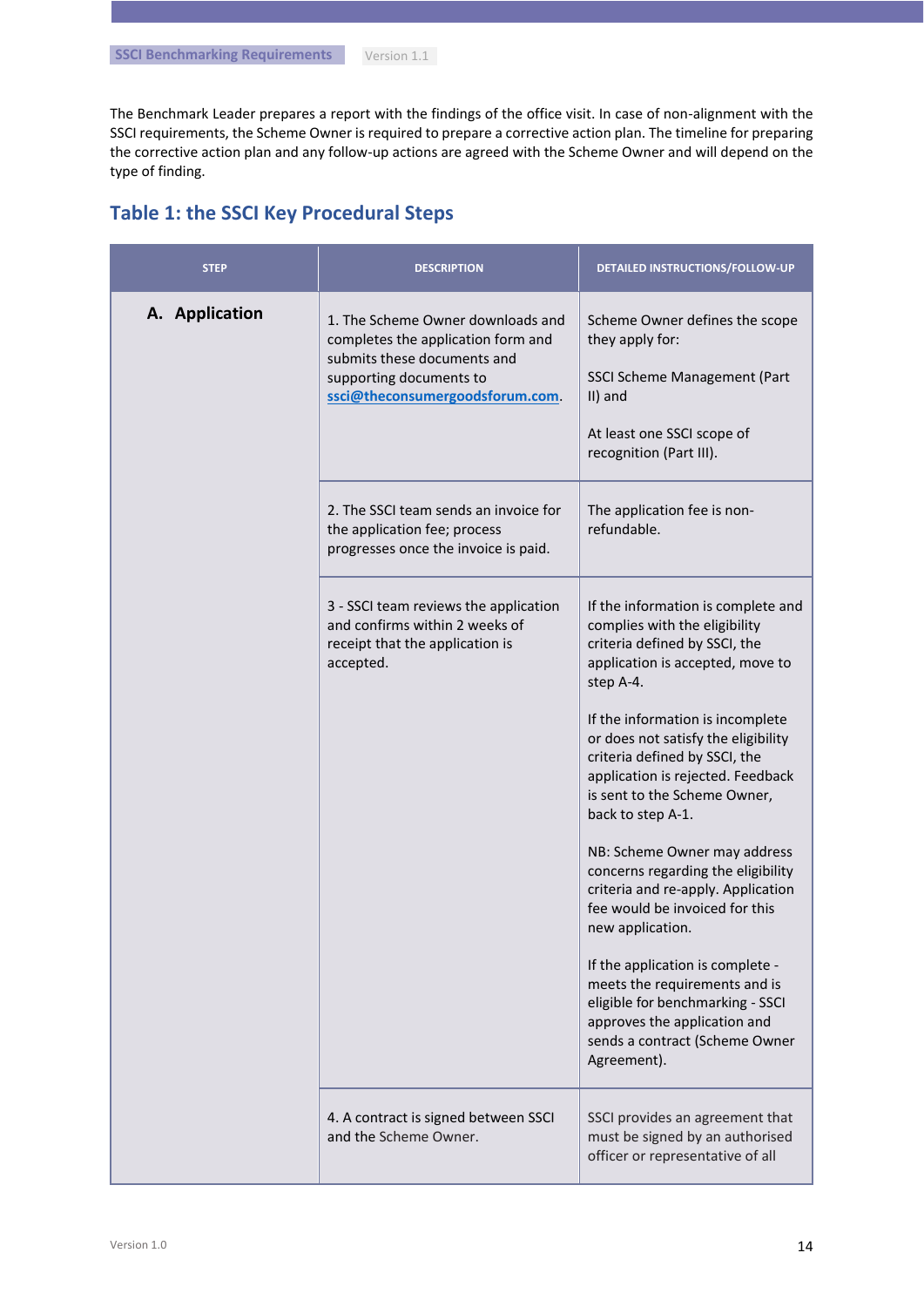|                           |                                                                                                                                                    | ORUM                                                                                                                                                                                                                                                                                                                                                                                                                                                                                                                                                                                                                                                                                                                                                                                                                                                                        |
|---------------------------|----------------------------------------------------------------------------------------------------------------------------------------------------|-----------------------------------------------------------------------------------------------------------------------------------------------------------------------------------------------------------------------------------------------------------------------------------------------------------------------------------------------------------------------------------------------------------------------------------------------------------------------------------------------------------------------------------------------------------------------------------------------------------------------------------------------------------------------------------------------------------------------------------------------------------------------------------------------------------------------------------------------------------------------------|
|                           | <b>SSCI appoints a Benchmark</b><br>leader.<br>5. A work plan is agreed between<br>the Scheme Owner and the<br>appointed Benchmark Leader.         | Scheme Owners applying for<br>recognition.<br>Once the contract is signed by both<br>parties, the SSCI team sends the<br>Self-Assessment form and appoints a<br>Benchmark Leader. The Scheme<br>Owner is informed about the choice<br>and may reject the Benchmark<br>Leader on the grounds of a<br>demonstrated conflict of interest of<br>the expert regarding the applicant<br>Scheme.<br>The appointment of the benchmark<br>leader must ensure impartiality and<br>independence of the benchmark<br>leader from the Scheme Owner.<br>The Scheme Owner is accountable<br>for their workplan:<br>The work plan should allow the<br>completion of the assessment and<br>recognition process within 12<br>months (24 months in case of<br>transition period) from the signing of<br>the contract between SSCI and the<br>Scheme Owner<br>The work plan must be agreed with |
|                           |                                                                                                                                                    | the Benchmark Leader based on the<br>number of scopes included in the<br>application, the amount of time<br>needed to perform the<br>benchmarking assessment, and the<br>estimated cost.                                                                                                                                                                                                                                                                                                                                                                                                                                                                                                                                                                                                                                                                                    |
| <b>B.</b> Self-Assessment | 1. SSCI sends a Self-Assessment<br>form(s) for the scope(s) included in<br>the application form.                                                   | The information included within the<br>self-assessment is the content of the<br>Benchmarking Requirements (Part II<br>and respective scope(s) of Part III).                                                                                                                                                                                                                                                                                                                                                                                                                                                                                                                                                                                                                                                                                                                 |
|                           | 2. The Scheme Owner completes<br>the Self-Assessment form(s) and<br>submits. them to the Benchmark<br>Leader and SSCI with supporting<br>evidence. | The Scheme Owner evaluates their<br>Scheme against the SSCI<br>Benchmarking Requirements.<br>For each requirement, the following<br>must be included:                                                                                                                                                                                                                                                                                                                                                                                                                                                                                                                                                                                                                                                                                                                       |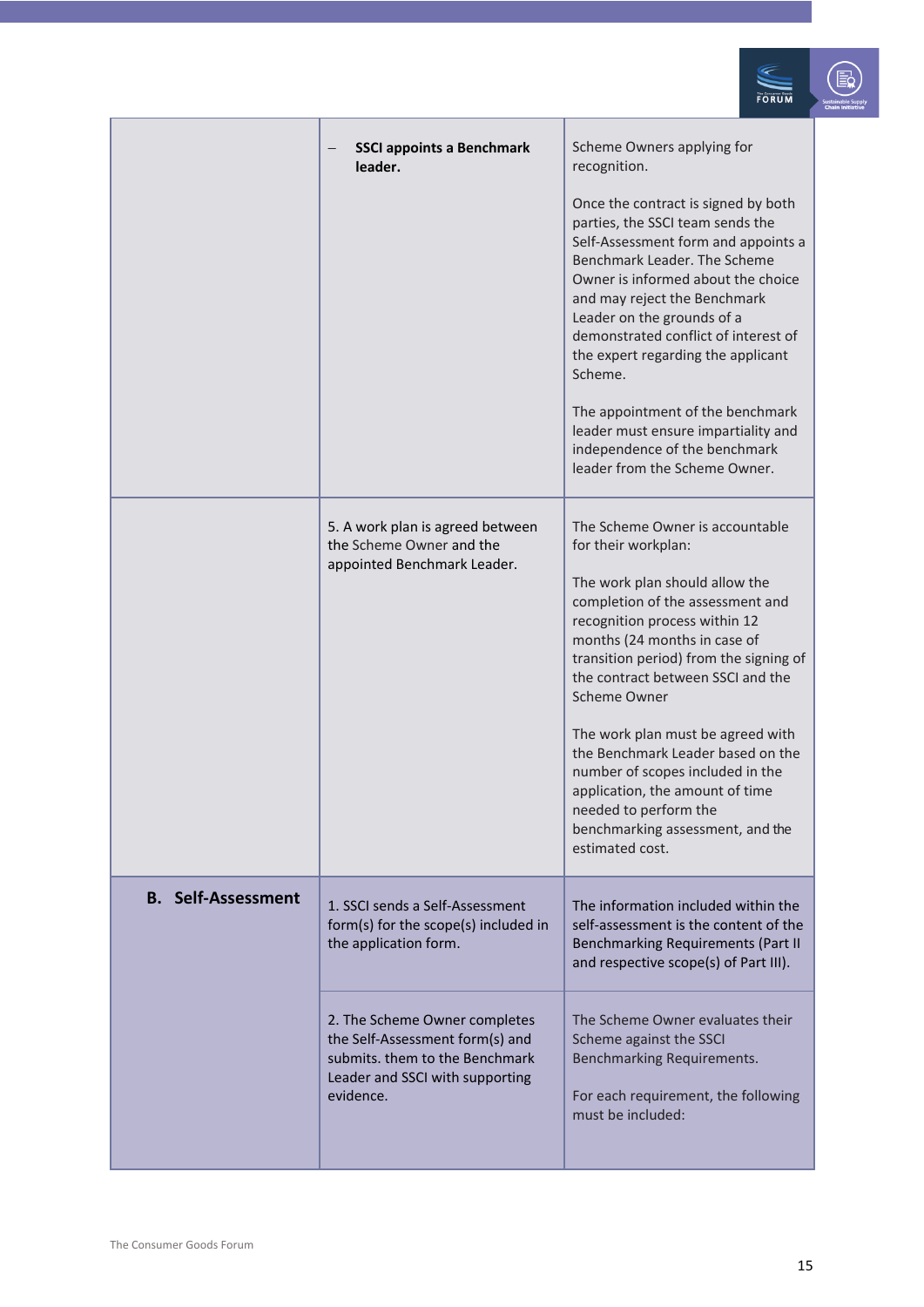|                   |                                                                                                                                                                                                                                                                                                                                                                                                                                               | Whether and how the SSCI<br>requirement is covered in the<br>Scheme;<br>The name of the Scheme's<br>document covering the requirement<br>with reference to the exact page and<br>the clause;<br>The relevant documents as objective<br>evidence.<br>Files must be numbered and a list of<br>submitted documents provided<br>together with the Self-Assessment.<br>All documents may be submitted by<br>email or a secured document<br>sharing platform agreed with SSCI<br>and the Benchmark Leader.                                                                                                     |
|-------------------|-----------------------------------------------------------------------------------------------------------------------------------------------------------------------------------------------------------------------------------------------------------------------------------------------------------------------------------------------------------------------------------------------------------------------------------------------|----------------------------------------------------------------------------------------------------------------------------------------------------------------------------------------------------------------------------------------------------------------------------------------------------------------------------------------------------------------------------------------------------------------------------------------------------------------------------------------------------------------------------------------------------------------------------------------------------------|
| C. Desktop Review | 1. The Benchmark Leader reviews<br>the Self-Assessment:<br>The information is complete and<br>allows a comprehensive review by<br>the Benchmark Leader - the<br>Benchmark Leader sends the self-<br>assessment with their analysis and<br>comments, move to step D.<br>The information is incomplete, and<br>/ or the evidence provided is<br>insufficient - the Benchmark Leader<br>sends feedback to the Scheme<br>Owner, back to step B-2. | The Benchmark Leader assesses the<br>alignment of the submitted<br>information from the Scheme<br>Owner with each criterion of the<br>Benchmarking Requirements and<br>rates them as follows:<br>Aligned: the provided information<br>addresses the criterion.<br>Partly aligned: the provided<br>information addresses some aspects<br>of the criterion. The Benchmark<br>Leader highlights the unaddressed<br>element in their comment.<br>Not aligned: the provided<br>information does not address the<br>criterion. The benchmark leader<br>clarifies the expected information in<br>their comment. |
|                   | 2. The findings of the desktop<br>review are discussed and clarified<br>through a call with the Benchmark<br>Leader, SSCI team, and the Scheme<br>Owner.                                                                                                                                                                                                                                                                                      | The SSCI team will facilitate the<br>scheduling and IT tools necessary for<br>the execution of the call.<br>The following points will be<br>discussed:<br>review of Benchmark Leader's<br>assessment and clarification of any<br>findings;                                                                                                                                                                                                                                                                                                                                                               |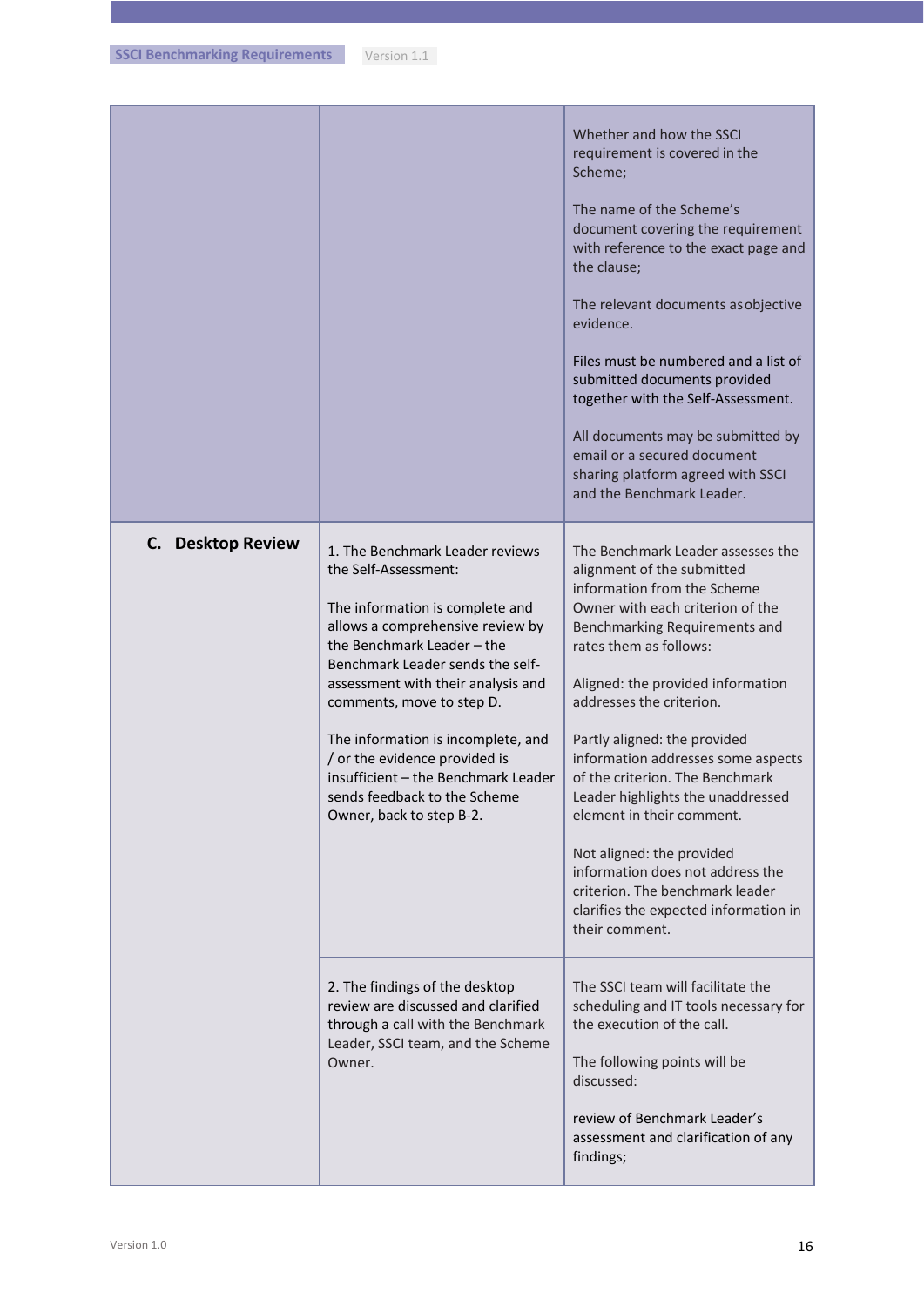|                                                                                                                                                                                                                                                                                                                                                                                                                                                                                                                                                                                                                                                                                                                                                      | agreement on a timeframe for the<br>completion of the self-assessment;<br>review of the workplan considering<br>the results of the self-assessment.<br>It is the Scheme Owner's<br>responsibility to ensure that the<br>relevant and competent staff are<br>present during the call.                                                                                  |  |
|------------------------------------------------------------------------------------------------------------------------------------------------------------------------------------------------------------------------------------------------------------------------------------------------------------------------------------------------------------------------------------------------------------------------------------------------------------------------------------------------------------------------------------------------------------------------------------------------------------------------------------------------------------------------------------------------------------------------------------------------------|-----------------------------------------------------------------------------------------------------------------------------------------------------------------------------------------------------------------------------------------------------------------------------------------------------------------------------------------------------------------------|--|
| 3. The Scheme Ownerupdates (where<br>applicable) and re-submits the final<br>Self-Assessment and additional<br>supporting documents to the<br>Benchmark Leader.                                                                                                                                                                                                                                                                                                                                                                                                                                                                                                                                                                                      | Within the agreed timeframe the<br>Scheme Owner sends the final<br>version of the Self-Assessment to<br>the Benchmark Leader, signed by<br>the Director or the authorised<br>officer of the Scheme.<br>The Desktop Review must be<br>finalised before the Scheme can<br>move to the next step of the<br>process, the Office Visit, except for<br>minor open elements. |  |
| 4. The Benchmark Leader reviews the<br>additional information provided:<br>If the information is complete and<br>addressing the findings would not<br>require a significant re-write of the<br>programme - the Benchmark Leader<br>sends the final validation of the self-<br>assessments and a completed list of<br>findings to the Scheme Owner and<br>SSCI, move to step D "office visit";<br>If addressing the findings would<br>require a significant re-write of the<br>programme - the Benchmark Leader<br>sends the final validation of the self-<br>assessments and a completed report<br>including the list of findings to the<br>Scheme Owner and SSCI, move to<br>step E;<br>information is incomplete or unclear<br>- back to step B-2. |                                                                                                                                                                                                                                                                                                                                                                       |  |
| 5. Transition Period (if applicable):<br>The Scheme Owner may submit a<br>request to the SSCI Steering<br>Committee to extend the time frame<br>for completion of the process for an                                                                                                                                                                                                                                                                                                                                                                                                                                                                                                                                                                 |                                                                                                                                                                                                                                                                                                                                                                       |  |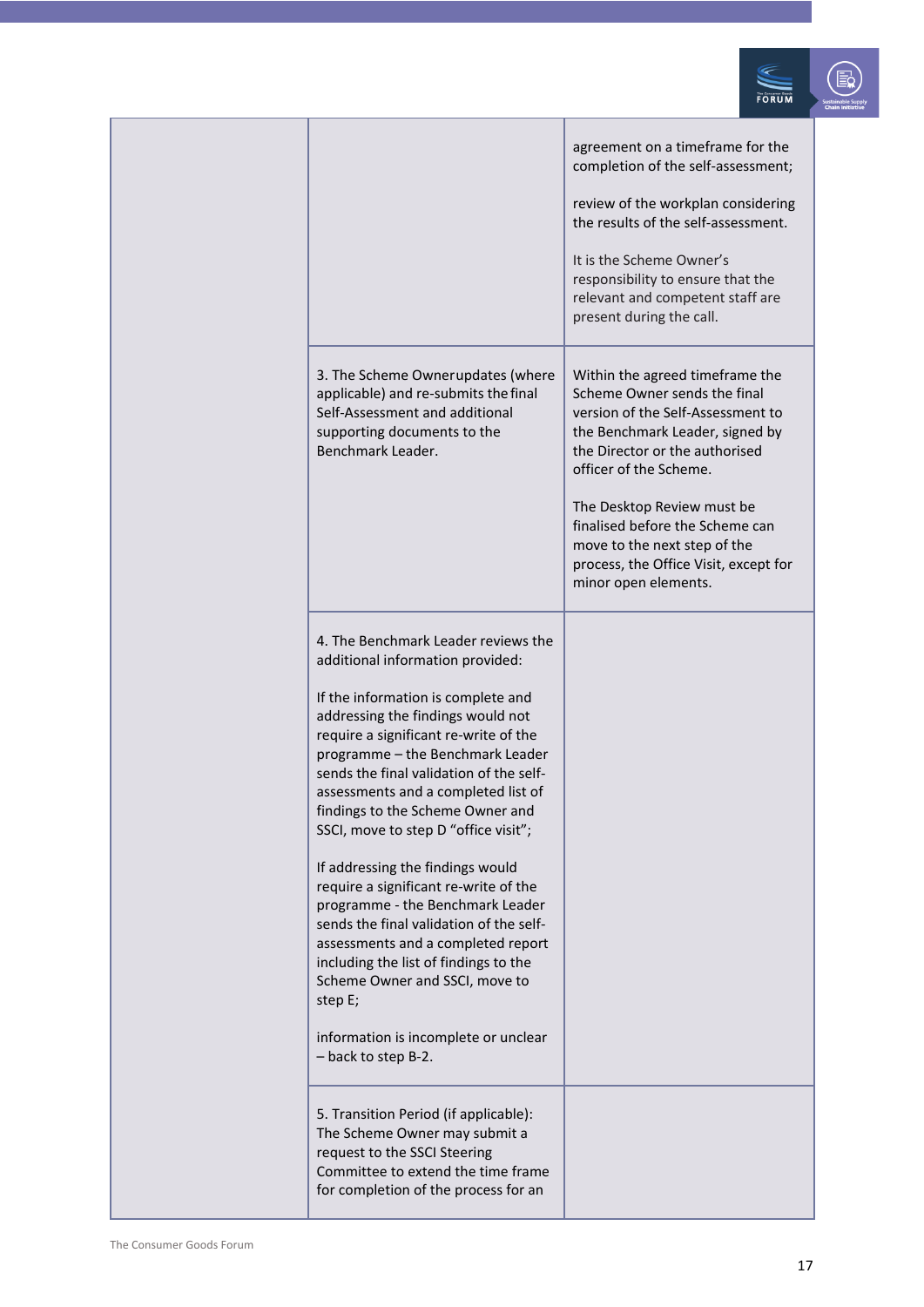|                 | additional 12 months in cases where<br>significant changes are required in<br>order to meet the SSCI Benchmarking<br>Requirements.<br>If SSCI Steering Committee approves:<br>Update workplan;<br>Scheme Owner to submit bi-<br>annual progress reports to the<br>SSCI team/Steering Committee.<br>SSCI Steering Committee rejects, end of<br>process.                                                                                                                                                                         |                                                                                                                                                                                                                                                                                                                                                                                                                                                                                                                                                                              |
|-----------------|--------------------------------------------------------------------------------------------------------------------------------------------------------------------------------------------------------------------------------------------------------------------------------------------------------------------------------------------------------------------------------------------------------------------------------------------------------------------------------------------------------------------------------|------------------------------------------------------------------------------------------------------------------------------------------------------------------------------------------------------------------------------------------------------------------------------------------------------------------------------------------------------------------------------------------------------------------------------------------------------------------------------------------------------------------------------------------------------------------------------|
| D. Office Visit | 1. The Benchmark Leader and the<br>Scheme Owner plan a visit to the<br>nominated offices of the certification<br>programme owner:<br>the date is agreed based on<br>availability<br>the Benchmark Leader sends a<br>proposed agenda<br>2. The office visit happens at the<br>Scheme Owner's main office:<br>The Benchmark Leader completes the<br>final list of findings and presents it to<br>the Scheme Owner;<br>The Scheme Owner representative<br>signs the list of findings;<br>A copy of the signed list of findings is | The office visit focuses on record<br>reviews as evidence of the<br>implementation of the governance<br>reviewed during the previous steps.<br>All resources needed to support the<br>office visit process must be available<br>during the visit, including expert staff<br>members, documentation, and<br>records.<br>The Benchmark Leader leads the office<br>visit and determines its length. The<br>duration of the office visit depends on<br>the complexity of the certification<br>programme, the number of scopes to<br>cover, any needs for interpretation,<br>etc. |
|                 | left with the Scheme Owner, another<br>copy is sent to SSCI.<br>3. The Benchmark Leader completes<br>the Benchmark Report:<br>The Benchmark Leader sends the<br>Benchmark Report including the list of<br>findings to the Scheme Owner.<br>The Scheme Owner confirms that the<br>content of the report is accurate.<br>any dispute of the findings must be<br>made in writing to the SSCI team<br>within 14 days.                                                                                                              | The benchmark report consists of an<br>executive summary of the desktop<br>review and office visit, as well as the<br>detailed findings from the desktop<br>review and office visit, per applied for<br>scope.                                                                                                                                                                                                                                                                                                                                                               |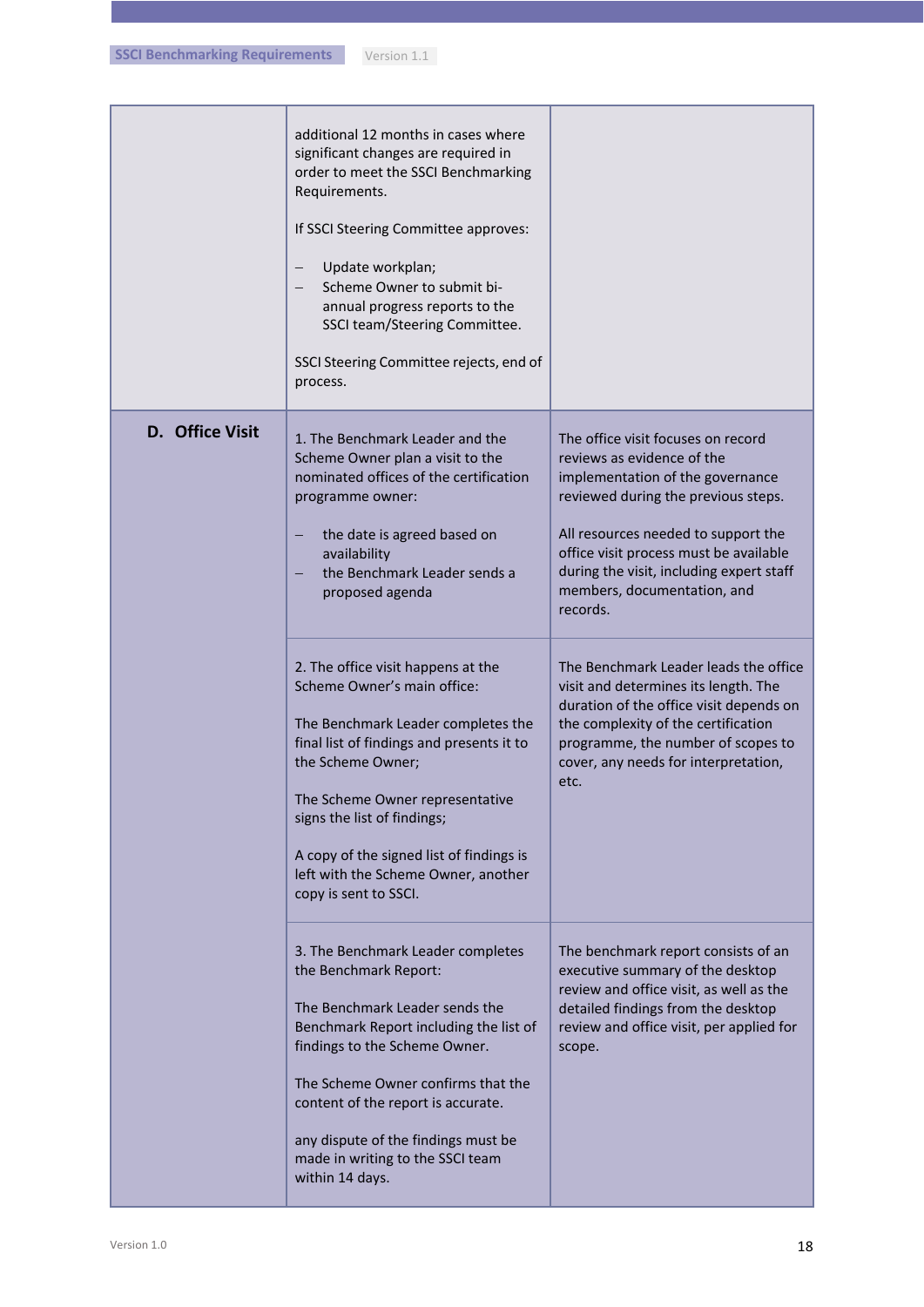

| E. Corrective<br><b>Actions</b>  | 1. The Scheme Owner sends the<br>Benchmark Leader a corrective<br>action plan to address any findings<br>raised during the assessment                                                                      |                                                                                                                                                                                                                                                                                                                                                                  |
|----------------------------------|------------------------------------------------------------------------------------------------------------------------------------------------------------------------------------------------------------|------------------------------------------------------------------------------------------------------------------------------------------------------------------------------------------------------------------------------------------------------------------------------------------------------------------------------------------------------------------|
|                                  | 2. The Benchmark Leader reviews<br>the corrective action plan:                                                                                                                                             |                                                                                                                                                                                                                                                                                                                                                                  |
|                                  | The corrective actions address the<br>findings - the Benchmark Leader<br>accepts the corrective action plan,<br>move to step E-3;                                                                          |                                                                                                                                                                                                                                                                                                                                                                  |
|                                  | Some of the corrective actions do<br>not address the findings - the<br>corrective action plan is rejected,<br>back to step E.1.                                                                            |                                                                                                                                                                                                                                                                                                                                                                  |
|                                  | 3. SSCI validates the agreed report<br>and action plan:                                                                                                                                                    |                                                                                                                                                                                                                                                                                                                                                                  |
|                                  | The Benchmark Leader sends the<br>final report agreed with the Scheme<br>Owner to SSCI;                                                                                                                    |                                                                                                                                                                                                                                                                                                                                                                  |
|                                  | SSCI reviews the report and<br>validates its content.                                                                                                                                                      |                                                                                                                                                                                                                                                                                                                                                                  |
| F. Public<br><b>Consultation</b> | 1. SSCI prepares the<br>documentation for public<br>consultation, this includes:<br>An announcement statement;<br>A summary benchmark report<br>with the findings per criterion.                           | The Scheme Owner is asked to<br>approve the documents for public<br>consultation. The Benchmark report<br>includes a summary of findings and<br>the outcome of the benchmark per<br>criterion. If the Scheme Owner is not<br>in agreement with the findings of<br>the Benchmark Leader, the Scheme<br>Owner can appeal to the SSCI<br><b>Steering Committee.</b> |
|                                  | 2. The Scheme Owner reviews the<br>proposed documentation for the<br>public consultation:                                                                                                                  |                                                                                                                                                                                                                                                                                                                                                                  |
|                                  | The Scheme Owner approves the<br>documentation: move to step F-3;<br>The Scheme Owner has concerns<br>over the content of the report, they<br>submit their suggested changes to<br>SSCI, back to step F-1. |                                                                                                                                                                                                                                                                                                                                                                  |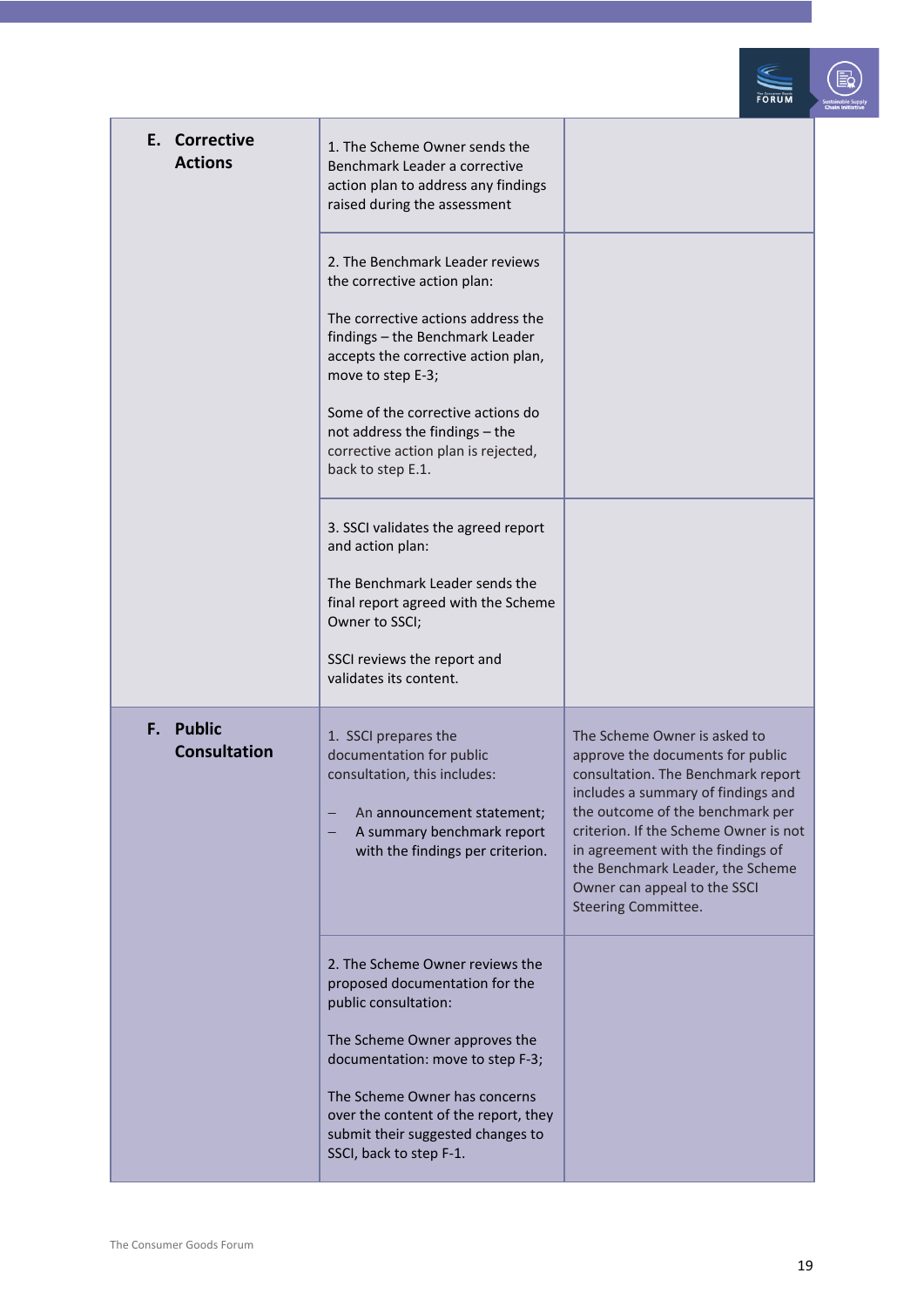|                                                         | 3. The SSCI team makes the approved<br>documentation available for<br>stakeholder consultation on the SSCI<br>website for 20 business days.                                                                                                                                                                                                                                                                                                            | Comments are sent to<br>ssci@theconsumergoodsforum.com<br>using the template provided.                             |
|---------------------------------------------------------|--------------------------------------------------------------------------------------------------------------------------------------------------------------------------------------------------------------------------------------------------------------------------------------------------------------------------------------------------------------------------------------------------------------------------------------------------------|--------------------------------------------------------------------------------------------------------------------|
|                                                         | 4. SSCI closes the public consultation<br>and sends the list of received<br>comments to the Scheme Owner and<br>the Benchmark Leader.                                                                                                                                                                                                                                                                                                                  |                                                                                                                    |
| G. Completion of<br><b>Corrective</b><br><b>Actions</b> | 1. The Scheme Owner completes all<br>required corrective actions and:<br>answers to any comments from<br>$\qquad \qquad -$<br>the public consultation requiring<br>an action or comment;<br>provides evidence of<br>implementation for all corrective<br>actions for the findings of the<br>assessment.<br>The Scheme Owner sends the final<br>report with their above addition, and<br>any required supportive documents, to<br>the Benchmark Leader. |                                                                                                                    |
|                                                         | 2. The Benchmark Leader reviews the<br>answers from the Scheme Owner to<br>the comments and findings of the<br>assessments:<br>The Benchmark Leader accepts the<br>comments and completion of the<br>corrective actions from the Scheme<br>Owner - move to step H.<br>The Benchmark Leader rejects the<br>comments and evidence of completion<br>of corrective actions from the Scheme<br>Owner - back to step G-1                                     | All findings must be addressed with<br>the corrective action plan<br>completed before the process can<br>progress. |
|                                                         | 3. The Benchmark Leader sends the<br>final assessment report with the<br>completed corrective action plan to the<br>SSCI team:<br>SSCI accepts the completed corrective<br>action plan: move to step H.                                                                                                                                                                                                                                                |                                                                                                                    |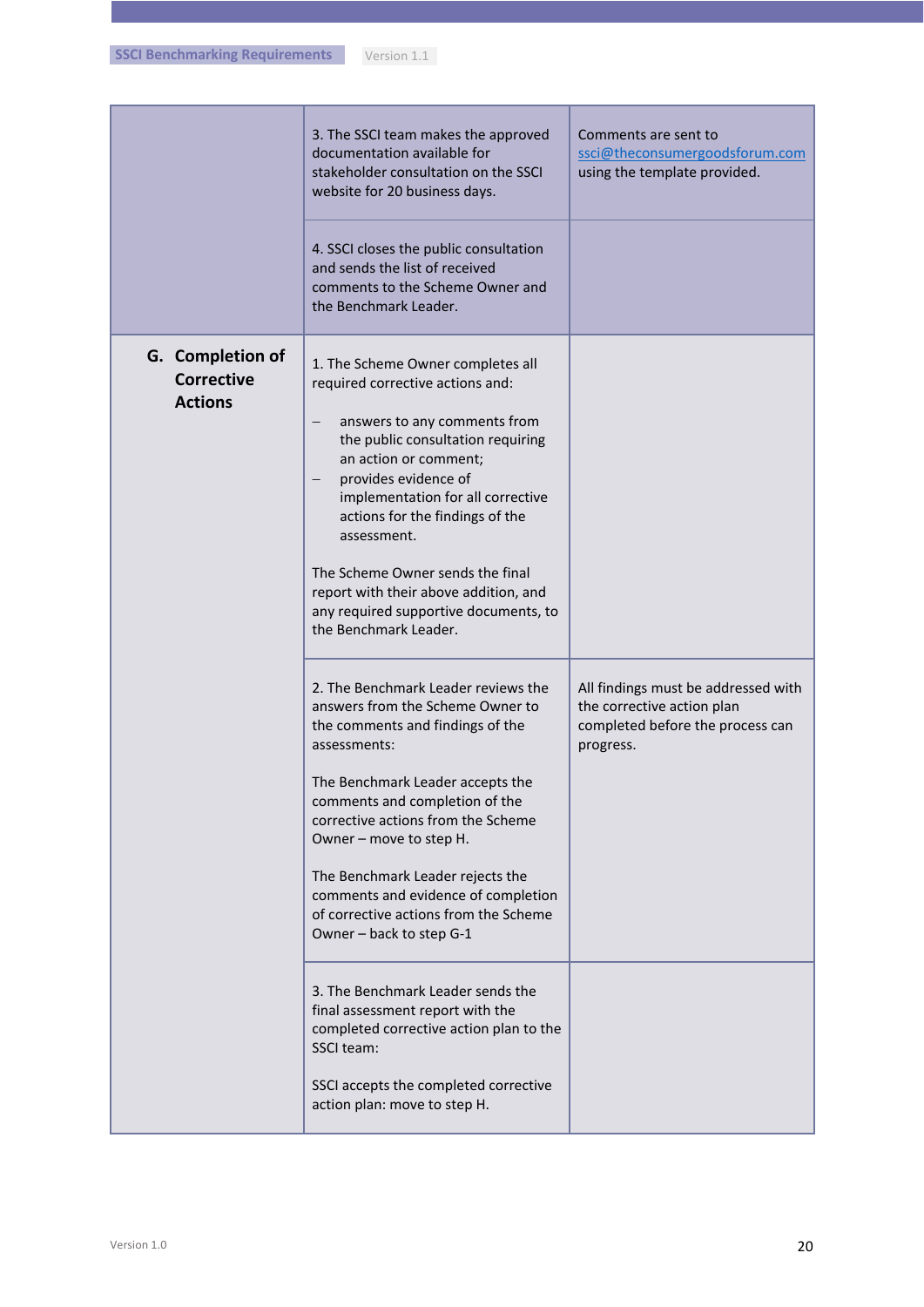

|                                                          | SSCI rejects the completed action plan<br>and/or asks for more information:<br>back to step G-1.                                                                                                                                                                                                                                                                                                              |                                                                                                                                                                                                                                                                                  |
|----------------------------------------------------------|---------------------------------------------------------------------------------------------------------------------------------------------------------------------------------------------------------------------------------------------------------------------------------------------------------------------------------------------------------------------------------------------------------------|----------------------------------------------------------------------------------------------------------------------------------------------------------------------------------------------------------------------------------------------------------------------------------|
| H. Final<br>recognition<br>decision and<br>communication | 1. The Benchmark Leader sends the<br>final assessment report, including the<br>executive summary with their<br>recommendation for recognition, to<br>the SSCI team.                                                                                                                                                                                                                                           |                                                                                                                                                                                                                                                                                  |
|                                                          | 2. SSCI reviews the final assessment<br>report:<br>SSCI accepts the recommendation<br>from the Benchmark Leader: move to<br>step H-3;<br>SSCI challenges the recommendation<br>from the Benchmark Leader: feedback<br>is sent to the benchmark leader for<br>consideration, back to step H-1;                                                                                                                 |                                                                                                                                                                                                                                                                                  |
|                                                          | 3. SSCI submits the recommendation<br>to the SSCI Steering Committee who<br>votes to accept or reject this<br>recommendation. A decision is taken<br>by majority vote.                                                                                                                                                                                                                                        | Vote may be organised during a<br>face-to-face meeting of the SSCI<br>Steering Committee where the<br>quorum is present, or by email. In<br>the latter case, SSCI must gather<br>enough written answers back from<br>SSCI Board members to respect the<br>SSCI governance rules. |
|                                                          | 4. SSCI informs the Scheme Owner of<br>the final decision and confirms next<br>step:<br>The Scheme Owner agrees to<br>communicate publicly the result of<br>their assessment - move to step H-5.<br>The Scheme Owner does not want the<br>result of their assessment publicly<br>communicated - move to step H-6<br>In either case, a signed statement of<br>alignment will be posted on the SSCI<br>website. | The SSCI Manager will inform the<br>Scheme Owner of the reasons for<br>the decision. The certification<br>programme owner has the right to<br>appeal the SSCI Board decision (see<br>appeal procedure in the SSCI<br><b>Benchmarking Requirements process</b><br>manual).        |
|                                                          | 5. The SSCI team and the Scheme<br>Owner agree upon a press release                                                                                                                                                                                                                                                                                                                                           | SSCI and the Scheme Owner will<br>both publish a press release.                                                                                                                                                                                                                  |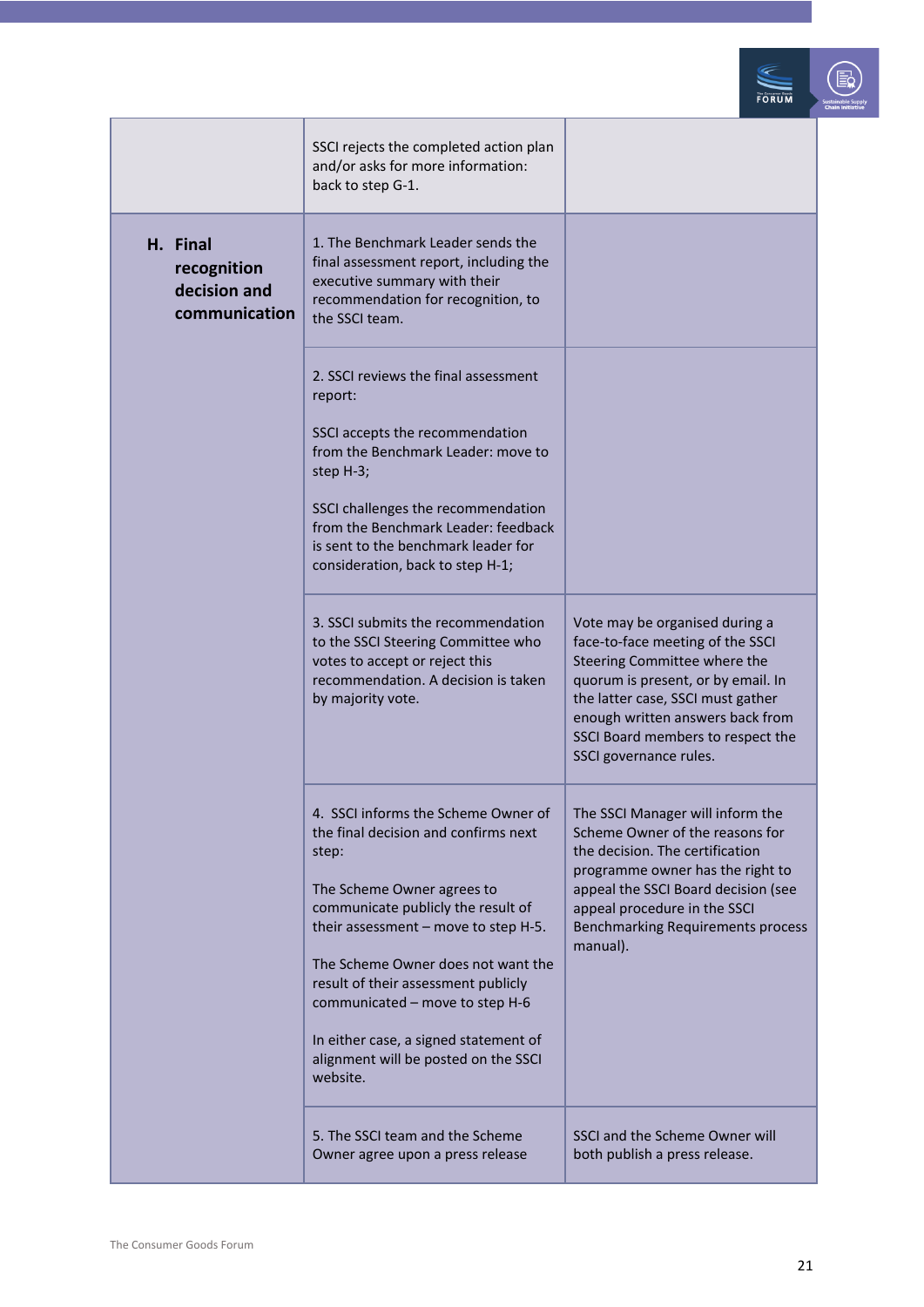| Version 1.1 |
|-------------|
|-------------|

|                                                      | text and publish it jointly through<br>their respective channels.<br>Move to step H-6.<br>6. SSCI updates the SSCI website and<br>checks that the Scheme Owner |                                                                                                                                                                                                                                                                                                                                                                                                                                                                                                                       |
|------------------------------------------------------|----------------------------------------------------------------------------------------------------------------------------------------------------------------|-----------------------------------------------------------------------------------------------------------------------------------------------------------------------------------------------------------------------------------------------------------------------------------------------------------------------------------------------------------------------------------------------------------------------------------------------------------------------------------------------------------------------|
|                                                      | updates their own website when<br>applicable.                                                                                                                  |                                                                                                                                                                                                                                                                                                                                                                                                                                                                                                                       |
| <b>Monitoring of</b><br>I.<br>continued<br>alignment | 1. Once a year, the Scheme Owner<br>completes a monitoring record and<br>sends this to the SSCI team and the<br>Benchmark Leader.                              | The monitoring record is issued by<br>SSCI and asks for schemes to<br>declare:<br>Any significant changes in the<br>$\overline{\phantom{0}}$<br>Scheme Owner governance,<br>including changes in<br>procedures, ownership,<br>organisation etc.<br>Any requested scope extension<br>Any planned or published new<br>programme version                                                                                                                                                                                 |
|                                                      | 2. The Benchmark Leader and the<br>Scheme Owner schedule the required<br>activities of the monitoring of<br>continuous alignment.                              | The SSCI monitoring of continuous<br>alignment includes the following<br>activities:<br>Desktop review: gap analysis<br>$\qquad \qquad -$<br>against a potential new sub-<br>version of the Benchmarking<br>Requirements;<br>Random record review: desktop<br>audit based on sampling<br>exercise. This should occur<br>twice a year: before and after<br>the office visit;<br>Office Audit: review of<br>certification programme<br>owner's records based at their<br>main office. This should occur<br>once a year. |
|                                                      | 3. The Benchmark Leader carries out<br>the first random record review.                                                                                         | This will include:<br>A gap analysis against a<br>potential new sub-version of<br>the Benchmarking<br>Requirements;<br>A desktop review of records<br>associated with 5 randomly<br>selected audits.                                                                                                                                                                                                                                                                                                                  |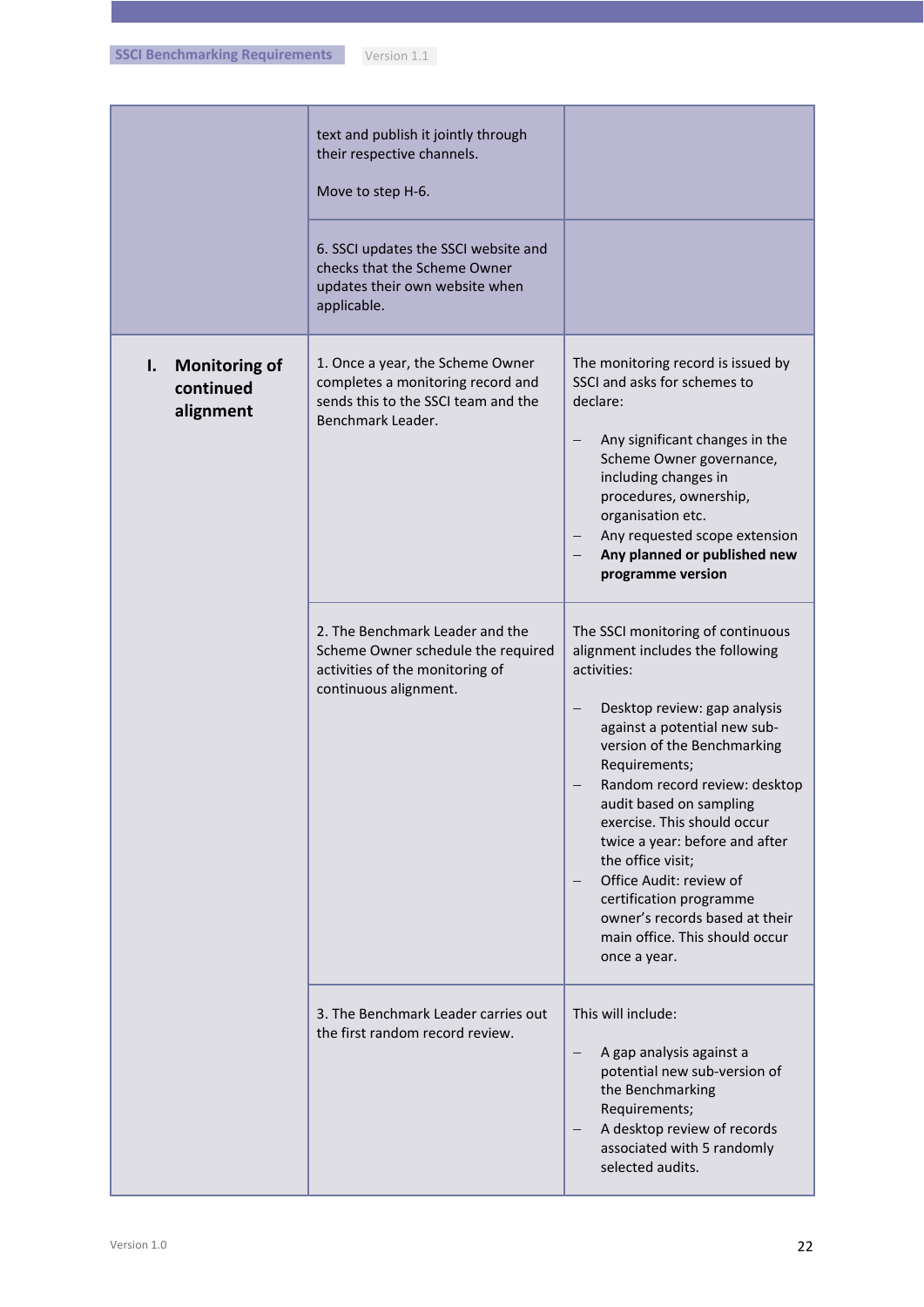

|  | 4. The Benchmark Leader carries out<br>an office visit.                                                                                                                                                                                                                                                                                                                                | The office visit focuses on record<br>reviews as evidence of the<br>implementation of the programme's<br>governance (part II). All resources<br>needed to support the office visit<br>process must be available during the<br>visit, including expert staff<br>members, documentation, and<br>records. Findings from the desktop<br>review may be discussed at the<br>office visit. |
|--|----------------------------------------------------------------------------------------------------------------------------------------------------------------------------------------------------------------------------------------------------------------------------------------------------------------------------------------------------------------------------------------|-------------------------------------------------------------------------------------------------------------------------------------------------------------------------------------------------------------------------------------------------------------------------------------------------------------------------------------------------------------------------------------|
|  | 5. the Benchmark Leader carries out a<br>second random record review.                                                                                                                                                                                                                                                                                                                  | This is a repeat of the first desktop<br>review on another 5 randomly<br>selected audits.                                                                                                                                                                                                                                                                                           |
|  | 6. The Scheme Owner and<br>Benchmark Leader ensure that an<br>acceptable corrective action plan is<br>completed for any findings from the<br>monitoring activities.<br>If any findings raise concerns to the<br>Benchmark Leader on the recognition<br>status of the Scheme Owner, the<br>Benchmark Leader sends their<br>recommendation on reviewing this<br>status to the SSCI team. | At each stage of the monitoring of<br>continuous alignment, the<br>Benchmark Leader will document<br>and agree a list of findings with the<br>Scheme Owner and communicate<br>this to the SSCI team.                                                                                                                                                                                |
|  | 7. The SSCI team validates that the<br>results justify maintaining the<br>Scheme Owner recognition.<br>If any findings raise concerns the SSCI<br>team recommends next steps to the<br><b>SSCI Steering Committee.</b>                                                                                                                                                                 | If a programme is de-recognized,<br>they must remove any mention of<br>their prior recognition from their<br>website or promotional materials<br>within 30 Days.                                                                                                                                                                                                                    |

For further information and support[: ssci@theconsumergoodsforum.com](mailto:ssci@theconsumergoodsforum.com)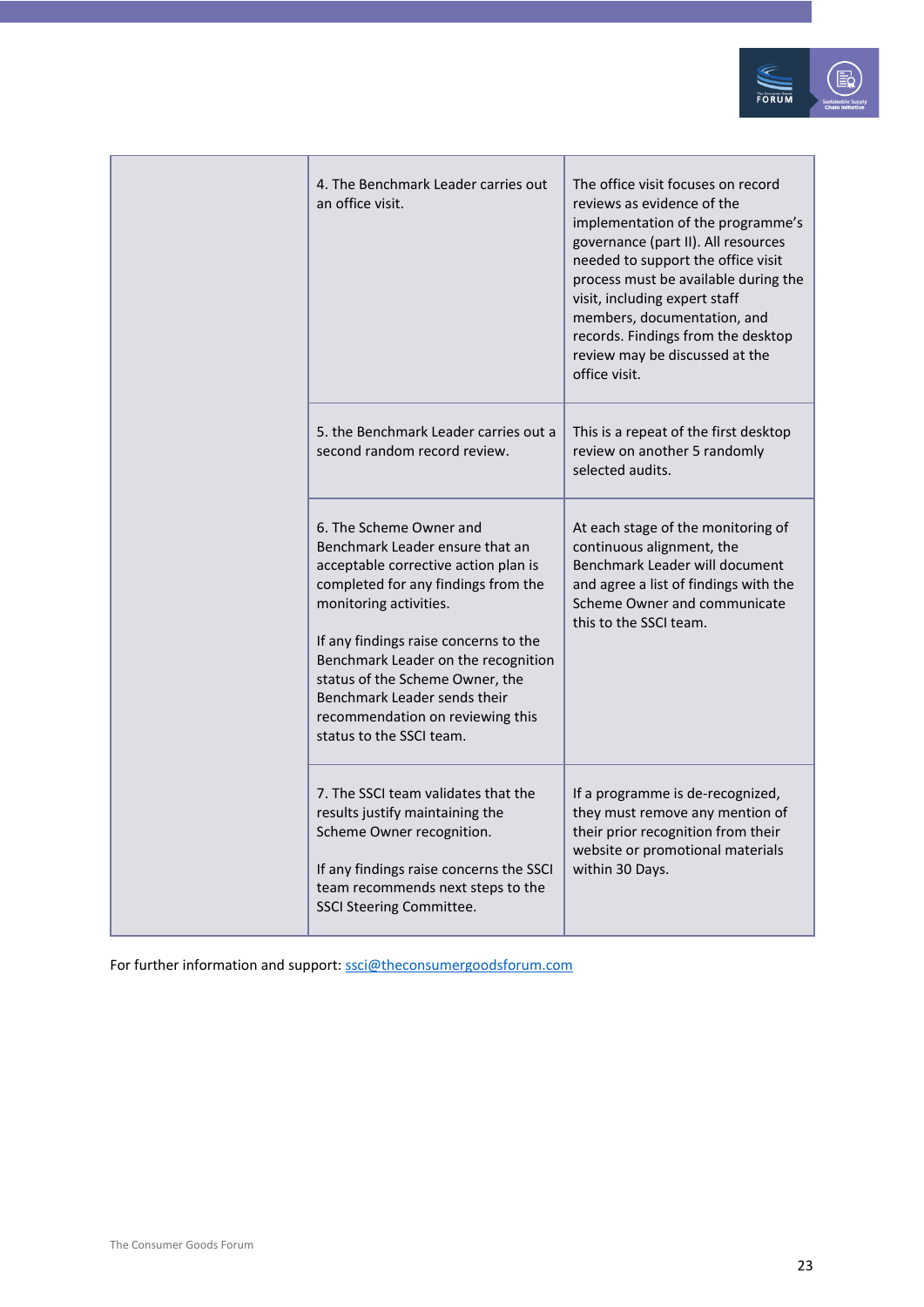### **Complaint Investigation**

The SSCI Manager has to investigate any serious complaint or suspected non-alignment of a SSCI-recognised Scheme with the *SSCI Benchmarking Requirements*. The investigation may take the form of a desktop investigation and/or an office visit.

If the SSCI Manager receives a complaint regarding the non-conformity of a Scheme with the *SSCI Benchmarking Requirements*, the Manager will promptly acknowledge, in writing, the receipt of the complaint or report to the party concerned.

When a complaint is received, the SSCI Manager will initiate investigative procedures to verify the accuracy of the complaint.

The Manager shall ensure that the details of the complaint are clearly understood and documented and that any claims or comments made by the complainant are properly authenticated and appropriately documented. This authentication shall be verified as being accurate and correct by independent sources, in addition to the complainant. It is the responsibility of the complainant to provide information that can be appropriately authenticated. It is at the discretion of the SSCI Manager to appoint the Benchmark Leader or an independent assessor at any stage during the investigation process. The SSCI Manager must ensure impartiality and preserve confidentiality.

If the Benchmark Leader or an assessor is appointed, he or she shall carry out a thorough investigation of the complaint and, where possible, provide a resolution for the issues, fully document the complaint process, and provide a detailed report to the SSCI Manager.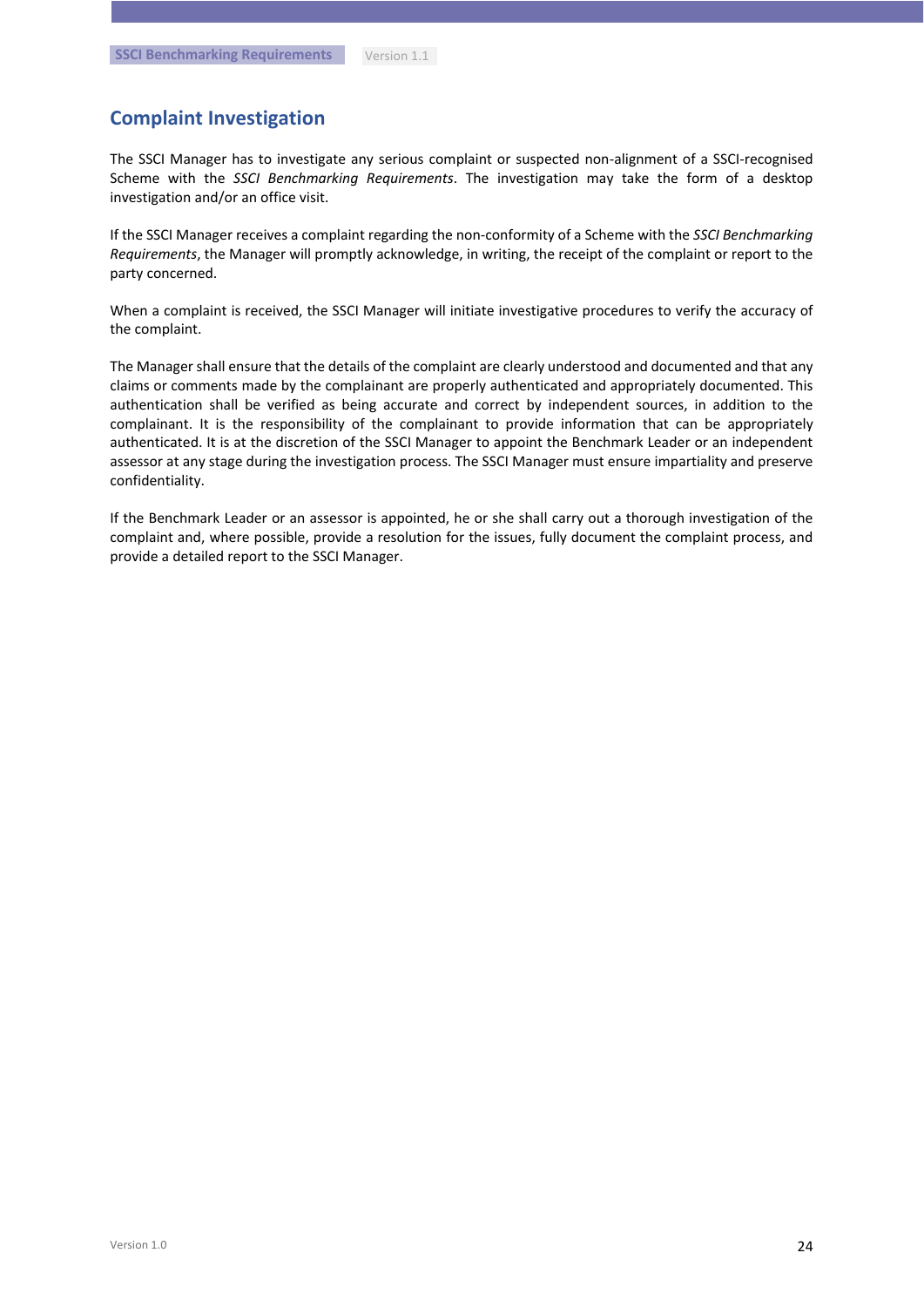## <span id="page-24-0"></span>**8. Sanctioning**

or

Activities of the SSCI Monitoring of Continued Alignment may lead to sanctions for the Scheme Owner. If evidence of non-conformity against the requirements specified in the SSCI Benchmarking Requirements is found by a Benchmark Leader during the annual assessment, the SSCI Manager shall promptly contact the Scheme Owner concerned.

The SSCI Manager shall fully document the process of investigation and decision-making. The SSCI Manager shall take a decision after the review of the submitted evidence and will either:

- 1. take no action against the Scheme Owner,
- 2. convene the SSCI Steering Committee to agree on one of three possible outcomes continued recognition, suspension of recognition, or the withdrawal of recognition.

Irrespective of the decision taken by the SSCI Steering Committee, the Scheme Owner and the SSCI Steering Committee members shall be informed in writing of the decision, including a full explanation of the actions taken.

### <span id="page-24-1"></span>**8.1. SSCI Suspension of Recognition Procedure**

If, following the review of the evidence gathered and submitted by the SSCI Manager and consultation with the Scheme Owner, the SSCI Steering Committee considers that a period of suspension of recognition shall be imposed, the Scheme Owner shall be informed of this decision, and any remediation conditions imposed by the SSCI Steering Committee to regain recognition status. The period of suspension of recognition and remediation action shall be made known to the Scheme Owner. If the necessary changes are not implemented within 12 months, recognition will automatically be withdrawn.

The Scheme Owner shall confirm to the SSCI Steering Committee that these remediation conditions can be achieved within the timescales set out by the SSCI Steering Committee and when evidence of the results of the corrective action can be expected.

If the SSCI Steering Committee is not satisfied with the commitment of the Scheme under suspension to take the appropriate corrective action, they shall withdraw recognition.

If a period of suspension is imposed, the SSCI website shall clearly specify the details and conditions of the suspension.

#### <span id="page-24-2"></span>**8.2. SSCI Withdrawal of Recognition Procedure**

If following the review of the evidence gathered and submitted by the SSCI Manager and consultation with the Scheme Owner, the SSCI Steering Committee considers that a withdrawal of recognition is required, the Scheme Owner shall be informed of this decision.

In the event that SSCI recognition is withdrawn, SSCI shall issue a news release and the SSCI website shall clearly specify the details and conditions of the withdrawal.

A Scheme Owner may choose to voluntarily withdraw from SSCI recognition when unforeseen circumstances put the Scheme into contravention of SSCI requirements. In this instance, the Scheme Owner will make a request to withdraw voluntarily, and a full dossier of the circumstances at the disposal of the SSCI Manager.

The SSCI Manager will inform the SSCI Steering Committee regarding the circumstances and convene a meeting to discuss the issue as soon as possible. It is at the discretion of the SSCI Steering Committee to grant voluntary withdrawal or to launch the suspension process.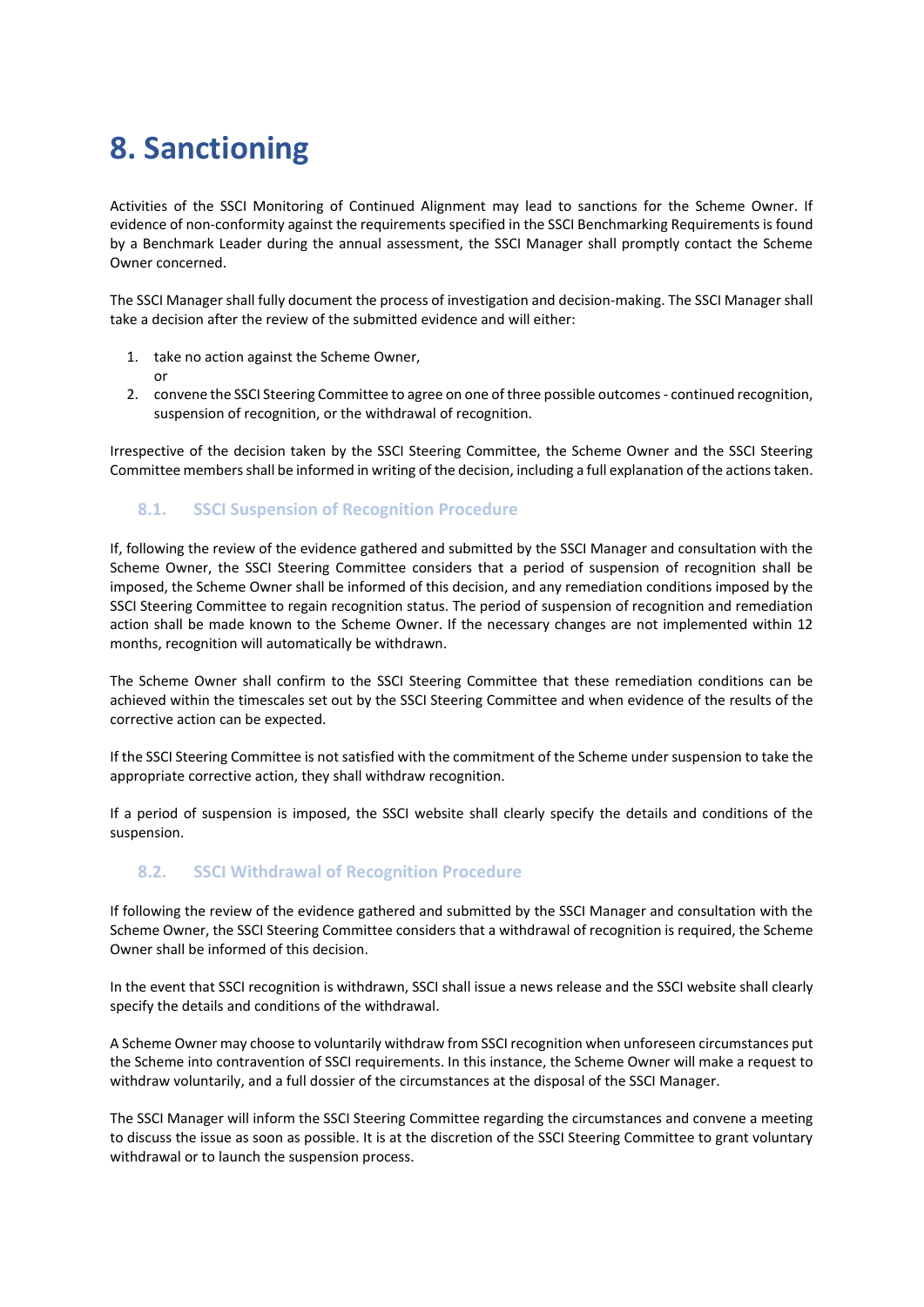#### <span id="page-25-0"></span>**8.3. SSCI Appeals Procedure -SSCI Recognition**

The Scheme Owner has the right to appeal against any decision made by the SSCI Steering Committee, the SSCI Manager or any person contracted by the SSCI in relation to the Benchmarking Process, associated systems and procedures. Only the Scheme Owner to which the decision relates to has the right to appeal to the SSCI Steering Committee.

The Scheme Owner shall submit an appeal to the SSCI Manager within 30 days of the matter in dispute occurring. The appeal shall be submitted in writing to the SSCI Manager and shall clearly describe the reason and provide a full explanation together with substantive evidence to support the thorough investigation of the appeal.

When the appeal procedure is initiated, the status of the Scheme shall be amended on the SSCI website to reflect that the Scheme is subject to an appeal.

Any appeal shall be heard by a Committee (the Appeals Committee), which is a body specifically assembled by the SSCI Steering Committee for the purposes of hearing an individual appeal. The SSCI Steering Committee shall ensure that such an Appeals Committee should not include any person or SSCI staff member involved with the decision that is being appealed. The Appeals Committee shall be assembled from members of the SSCI Steering Committee and shall consist of a minimum of three members of the Steering Committee. The SSCI shall ensure that the investigation is conducted in an impartial and professional manner and without any actual or perceived conflict of interest.

The final outcome of the investigation by the Appeals Committee shall be heard by the SSCI Steering Committee, and the decision made by the Appeals Committee shall be upheld by the SSCI Steering Committee.

The decision submitted to the SSCI Steering Committee by the Appeals Committee shall be conveyed to the Scheme Owner that has raised the appeal. The decision of the Appeals Committee shall be final and the appeal process will then be closed.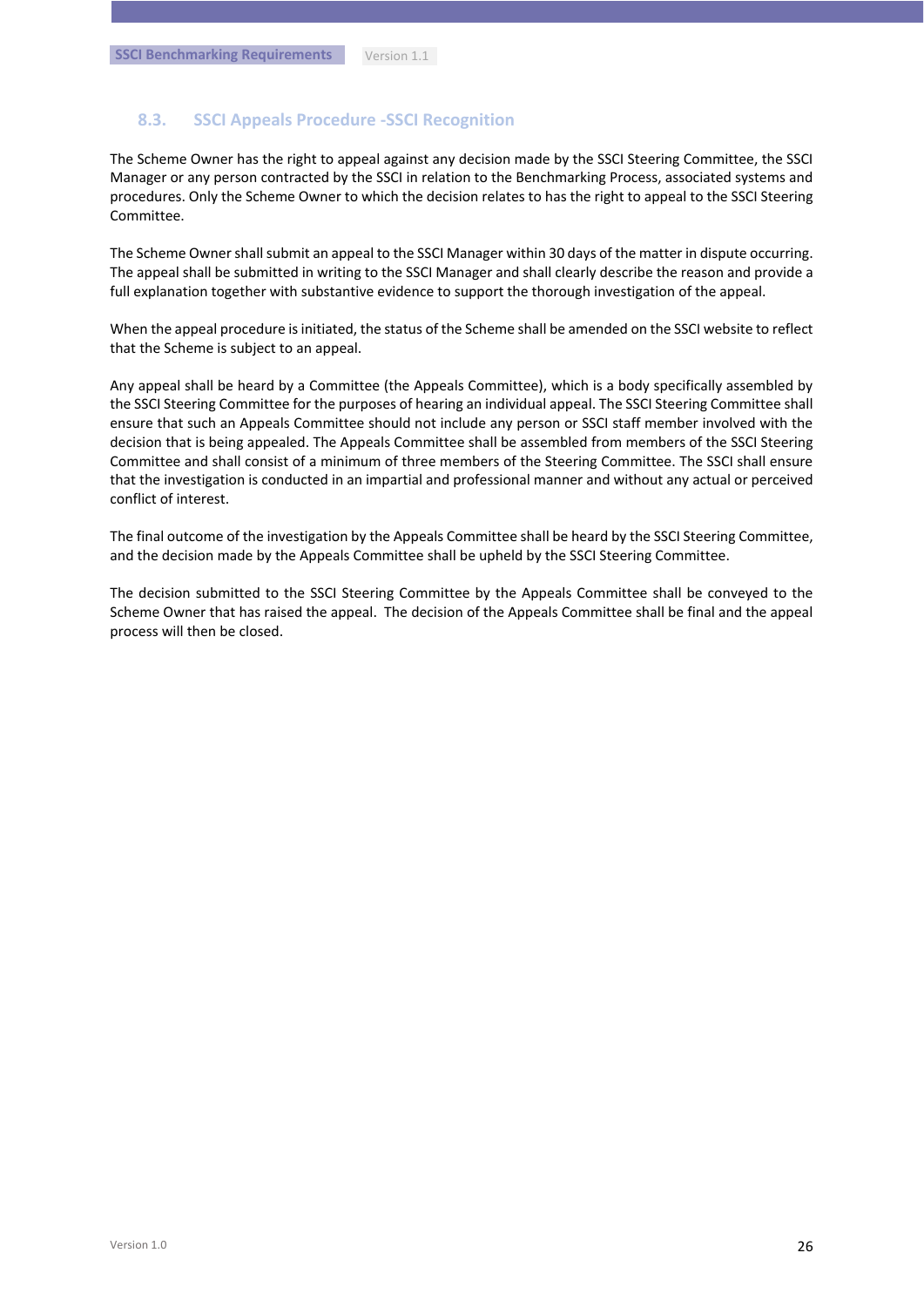

# <span id="page-26-0"></span>**9. Appendix I**

## **The work plan of SSCI**

| <b>PROCESS STEP</b>                                | <b>RESPONSIBILITY</b>                               | <b>DESCRIPTION</b>                                                                                                                                                                           | <b>TYPICAL TIMESCALE</b><br><b>FOR ACTIVITY</b>     | <b>AGREED</b><br><b>COMPLETION</b><br><b>DATE</b> | <b>WORKING</b><br><b>DOCUMENTS</b>                                                                                              |
|----------------------------------------------------|-----------------------------------------------------|----------------------------------------------------------------------------------------------------------------------------------------------------------------------------------------------|-----------------------------------------------------|---------------------------------------------------|---------------------------------------------------------------------------------------------------------------------------------|
| <b>Application</b>                                 | Scheme<br>Owner                                     | Payment of<br>application fee                                                                                                                                                                | Due at time of<br>application                       |                                                   |                                                                                                                                 |
|                                                    | SSCI team                                           | Review of<br>application upon<br>receipt of<br>application fee.                                                                                                                              | 2 weeks after<br>receipt of<br>application<br>fee   |                                                   | <b>Application Form</b>                                                                                                         |
|                                                    |                                                     | Signature of<br>Scheme Owner<br>Agreement<br><b>Transferring Self-</b><br><b>Assessment Form</b><br>Selection of<br><b>Benchmark</b><br>Leader<br>Suggestion work<br>plan by Scheme<br>Owner | 2 weeks after<br>approval of<br>application         |                                                   | Scheme Owner<br>Agreement<br><b>Benchmark</b><br>Leader<br>Agreement<br>Conflict of<br>Interest form<br>Self-Assessment<br>Form |
| <b>Completion</b><br>of Self-<br><b>Assessment</b> | Scheme<br>Owner                                     | Submission of Self-<br>Assessment                                                                                                                                                            | As agreed in<br>work plan,<br>typically 3<br>months |                                                   | Self-Assessment                                                                                                                 |
| Preliminary<br><b>Desktop</b><br><b>Review</b>     | Benchmark<br>Leader                                 | Completion of<br>desktop review                                                                                                                                                              | 4 weeks                                             |                                                   | Self-Assessment                                                                                                                 |
| Call                                               | Benchmark<br>Leader                                 | Sending desktop<br>review to Scheme<br>Owner                                                                                                                                                 | 2 weeks ahead of<br>the call                        |                                                   | Desktop Review                                                                                                                  |
|                                                    | Benchmark<br>Leader<br>Scheme<br>Owner<br>SSCI team | Discussion of<br>desktop review<br>Agreement on<br>follow-up actions<br>and timelines                                                                                                        | Depending on<br>findings: 1 to 4<br>hours           |                                                   | Desktop Review                                                                                                                  |
| <b>Final Desktop</b><br><b>Review</b>              | Scheme<br>Owner                                     | Submission updated<br>final Self-Assessment                                                                                                                                                  | As agreed during<br>call, typically 4<br>weeks      |                                                   | Self-Assessment                                                                                                                 |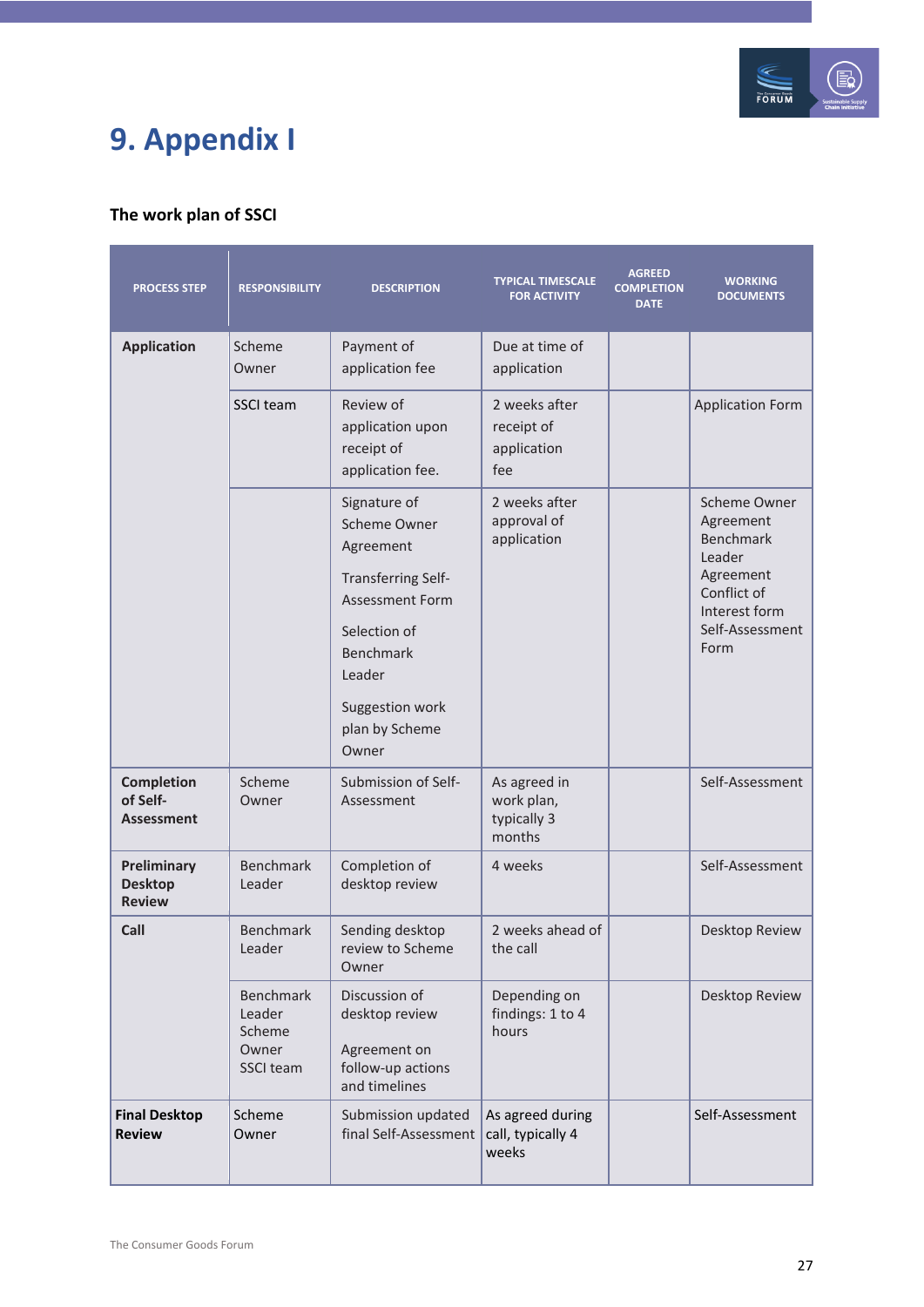| Version 1.1 |
|-------------|
|-------------|

|                                      | Benchmark<br>Leader                                               | Review of updated<br>final Self-Assessment<br>If requested, a<br>second call to go<br>through the updates<br>can be held                                  | 3 weeks,<br>depending on<br>changes                                    | Desktop Review                                      |
|--------------------------------------|-------------------------------------------------------------------|-----------------------------------------------------------------------------------------------------------------------------------------------------------|------------------------------------------------------------------------|-----------------------------------------------------|
| <b>Office Visit</b>                  | <b>Benchmark</b><br>Leader                                        | Detailed agenda<br>shared with Scheme<br>Owner                                                                                                            | 2 weeks ahead of<br>the office visit                                   | Agenda office<br>visit                              |
|                                      | <b>Benchmark</b><br>Leader<br>Scheme<br>Owner<br><b>SSCI team</b> | Completion office<br>visit<br>Signature of office<br>visit report at the<br>end of the visit                                                              | $1 - 2$ days                                                           | Agenda office<br>visit<br>Checklist office<br>visit |
|                                      | Scheme<br>Owner                                                   | Submission<br><b>Corrective Action</b><br>Plan to Benchmark<br>Leader                                                                                     | 2 weeks after<br>office visit                                          | <b>Corrective Action</b><br>Plan                    |
|                                      | <b>Benchmark</b><br>Leader                                        | Completion<br><b>Benchmark Report</b><br>based on desktop<br>review, office visit;<br>including<br>recommendation to<br><b>SSCI Steering</b><br>Committee | 4 weeks after<br>office visit                                          | <b>Benchmark</b><br>Assessment<br>Template          |
| <b>Public</b><br><b>Consultation</b> | <b>SSCI Steering</b><br>Committee<br>SSCI team                    | Informed on opening<br>public consultation<br>by SSCI team                                                                                                | 1 week after<br>recommendation<br>from Benchmark<br>Leader             |                                                     |
|                                      | SSCI team<br>Scheme<br>Owner                                      | Validation of public<br>consultation<br>document with<br>Scheme Owner<br>Publication<br>benchmark report<br>for public<br>consultation                    | 2 weeks after<br>finalisation of<br>public<br>consultation<br>document | Public<br>consultation<br>template                  |
|                                      | Stakeholder                                                       | Input Benchmark<br>report                                                                                                                                 | 4 weeks                                                                |                                                     |
|                                      | Scheme<br>Owner<br>SSCI team                                      | Scheme Owner<br>addresses<br>comments; If<br>applicable,<br>agreement on<br>remediation                                                                   | 2 weeks after end<br>of public<br>consultation                         |                                                     |
|                                      | <b>Benchmark</b><br>Leader                                        | Recommendation to<br><b>SSCI Steering</b><br>Committee                                                                                                    | 2 weeks after<br>submission of<br>reply to<br>comments                 |                                                     |